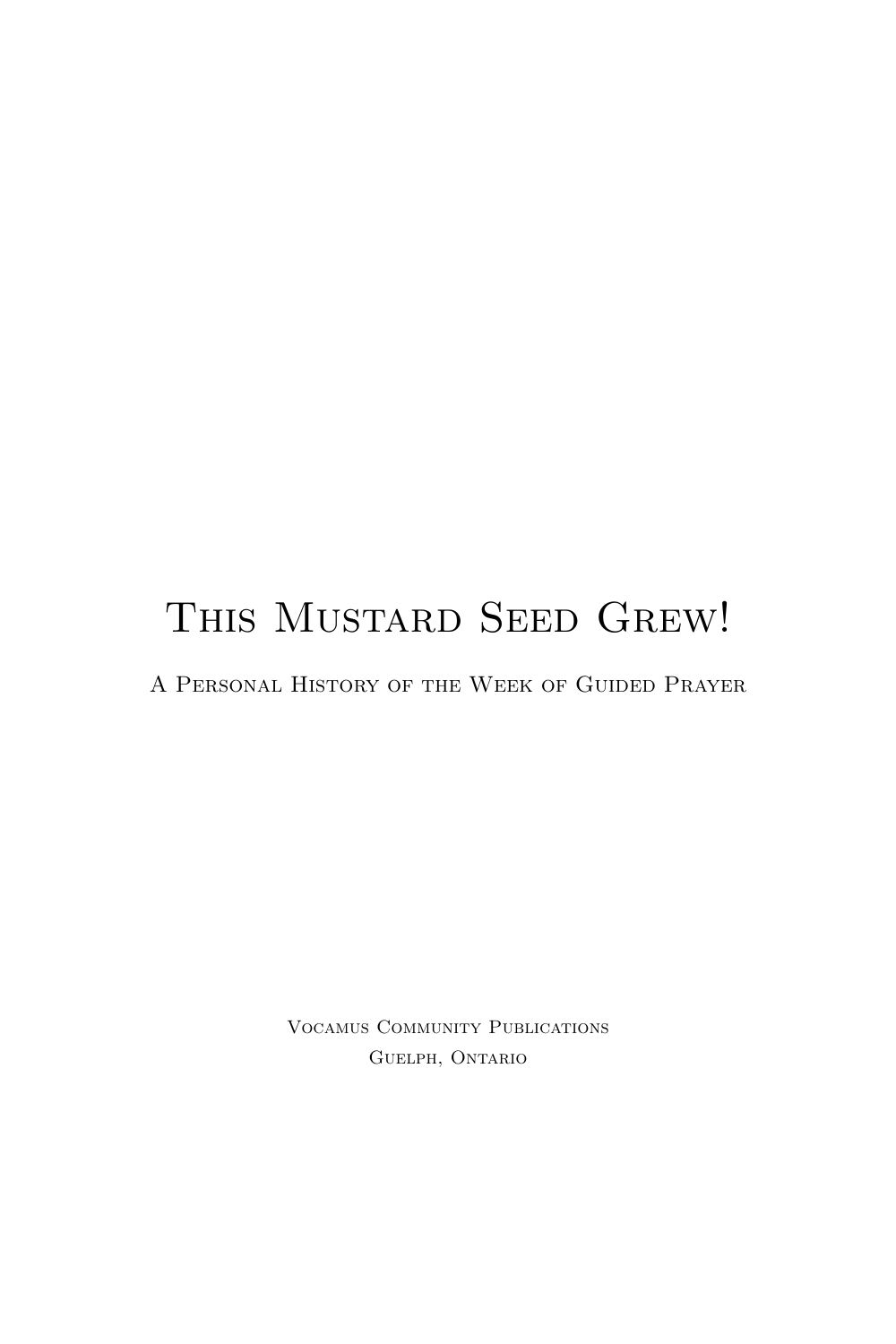Copyright  $\odot$  2013 John Buttars All rights reserved With assistance from Vocamus Community Publications 130 Dublin Street, North Guelph, Ontario, Canada N1H 4N4

www.vocamus.net

2013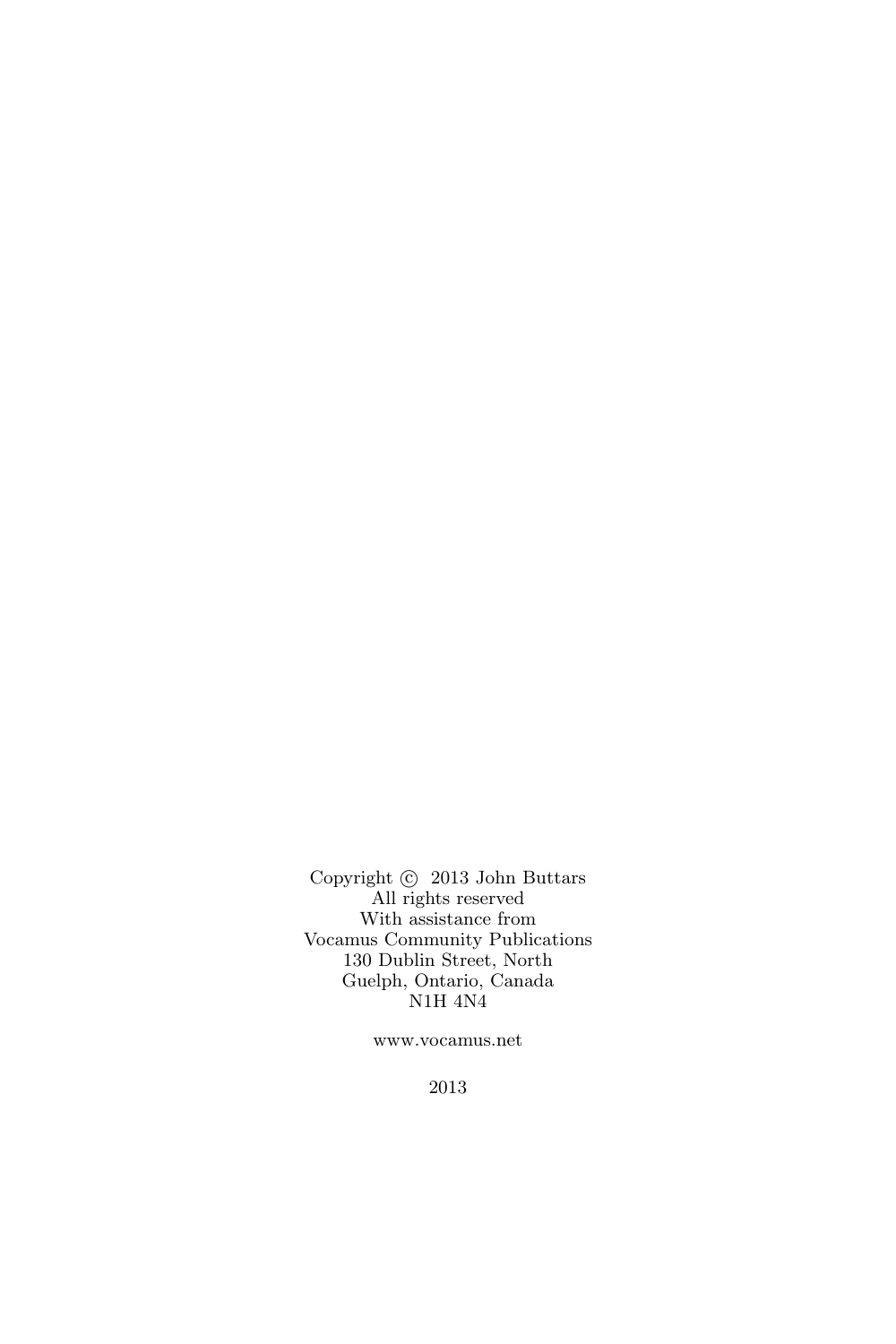### ACKNOWLEDGEMENTS

Many thanks to the following people who have provided their stories, memories and impressions so that this article could be written: Terry Alve; Andre Auger; Marion Auger; Sr. Cecilia Connolly, fcJ; Lorraine Dykman; Noela Fox, pbvm; Sr. Mary Funge, SJ; Stephen Hoyland; Ellice Oliver; Rev. Bruce Seebach; Sara Smith; Pastor Mike Tydeman; Margaret Walsh, pbvm; Bishop Kelvin Wright. It was an amazing experience not only to talk to those I knew but also to simply internet search 'week of guided prayer' and see what might surface, sending emails into cyberspace and having them answered from the most amazing places. It seems obvious to me that other histories could be written about the Week of Guided Prayer phenomenon that has emerged in various parts of the world. The writing of such histories will have to be left to others. Of course, any errors in this article are mine.

Thanks also to Jeremy Luke Hill of Vocamus Community Publications who approached me after the opening session of the 30th anniversary of the Guelph Ecumencial Week of Guided Prayer and offered to help with publishing this article.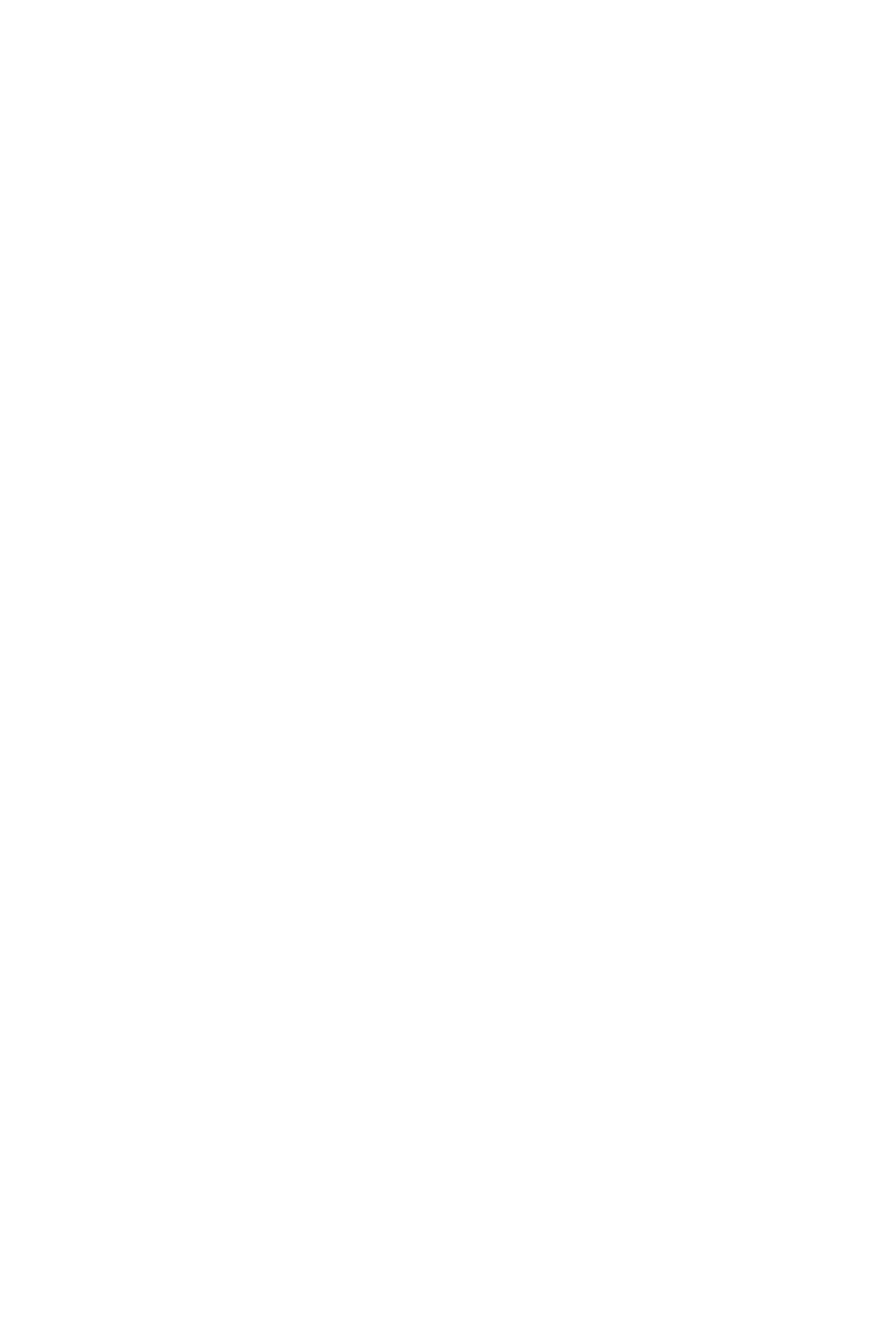## THIS MUSTARD SEED GREW!

Fr. John Veltri, S.J. was a larger than life character even in the wheelchair that he occupied for decades. One afternoon as my spouse, Barbara, drove us out of the Ignatius Jesuit Centre, John was wheeling down the road from the opposite direction. When he saw who was in the driver's seat he suddenly veered into the centre of the road playing 'chicken' with our car. A huge infectious grin played across his round face.

John Veltri had a passion for making the genius of the Spiritual Exercises of Saint Ignatius of Loyola available to all who might be interested and his materials are still available on the Internet, updated since his death in 2008 by Jean-Marc Laporte, S.J. He wrote in his booklet, Week of Directed Prayer in a Church Setting, that "It really began when I was helping out with a workshop in Victoria. The workshop was part of a training program for prayer companions in the Diocese of Victoria. One day, Bishop Remi de Roo made the remark, 'I'd like to find a way in this diocese to teach lumber jacks how to pray on the job!"' Back in Guelph, Fr. Veltri experimented with a Weekend-In-A-Series during which the same individual would come for three weekends, each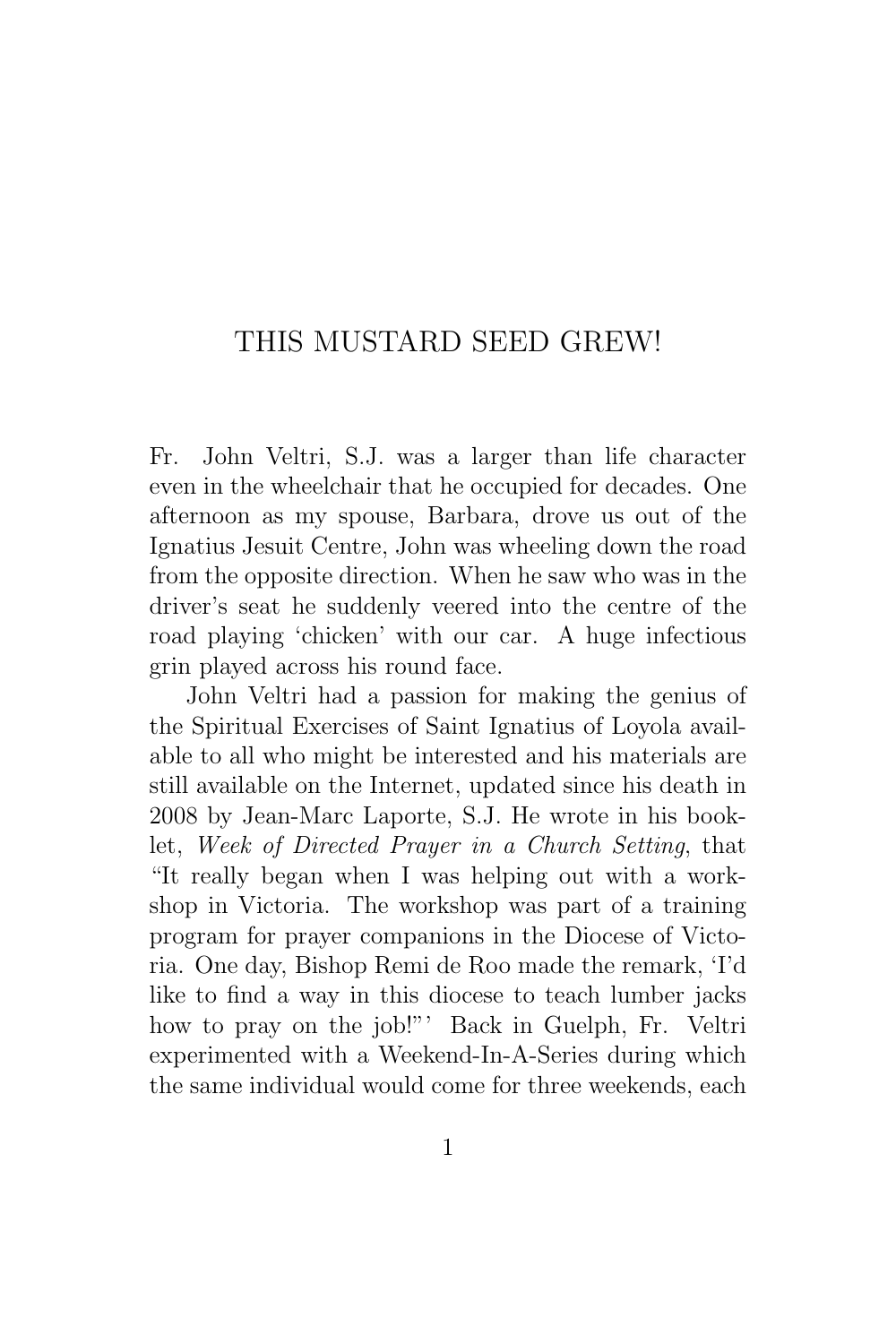weekend event separated by a month or so, although he was never satisfied with the methodology.

During the summer of 1982 while planning for the upcoming internship program at Loyola House, Fr. Veltri was aware that there were three weeks for which he had to supply some field work for six interns. Taking an Ignatian experience to a parish occurred to him as a practical way of occupying the time of those interns. The idea was elegant in its simplicity: There would be an opening group session; each participant would be assigned an intern as a spiritual director who would see their people on each of the following weekdays and each participant would be asked to spend 30 to 45 minutes daily in prayer; the week would close with participants being invited to experience a group Examen, invited to share with each other their week of personal prayer experiences.

The first person Fr. Veltri approached with the idea was Jeannette Hiller, CND, who communicated the idea to the pastor of Nativity Parish in Etobicoke, Toronto. Rev. Ted Fournier agreed, and in January 1983 a twoweek format for sixty-seven people was arranged. The second person he approached was Ellice Oliver, a member of Harcourt Memorial United Church in Guelph. He thought he was talking to Barbara, my spouse! Ellice still remembers vividly exactly where the conversation took place, the dining room of Ignatius College. She passed the idea on to me, and I presented it to the congregation's Christian Education Committee which agreed to sponsor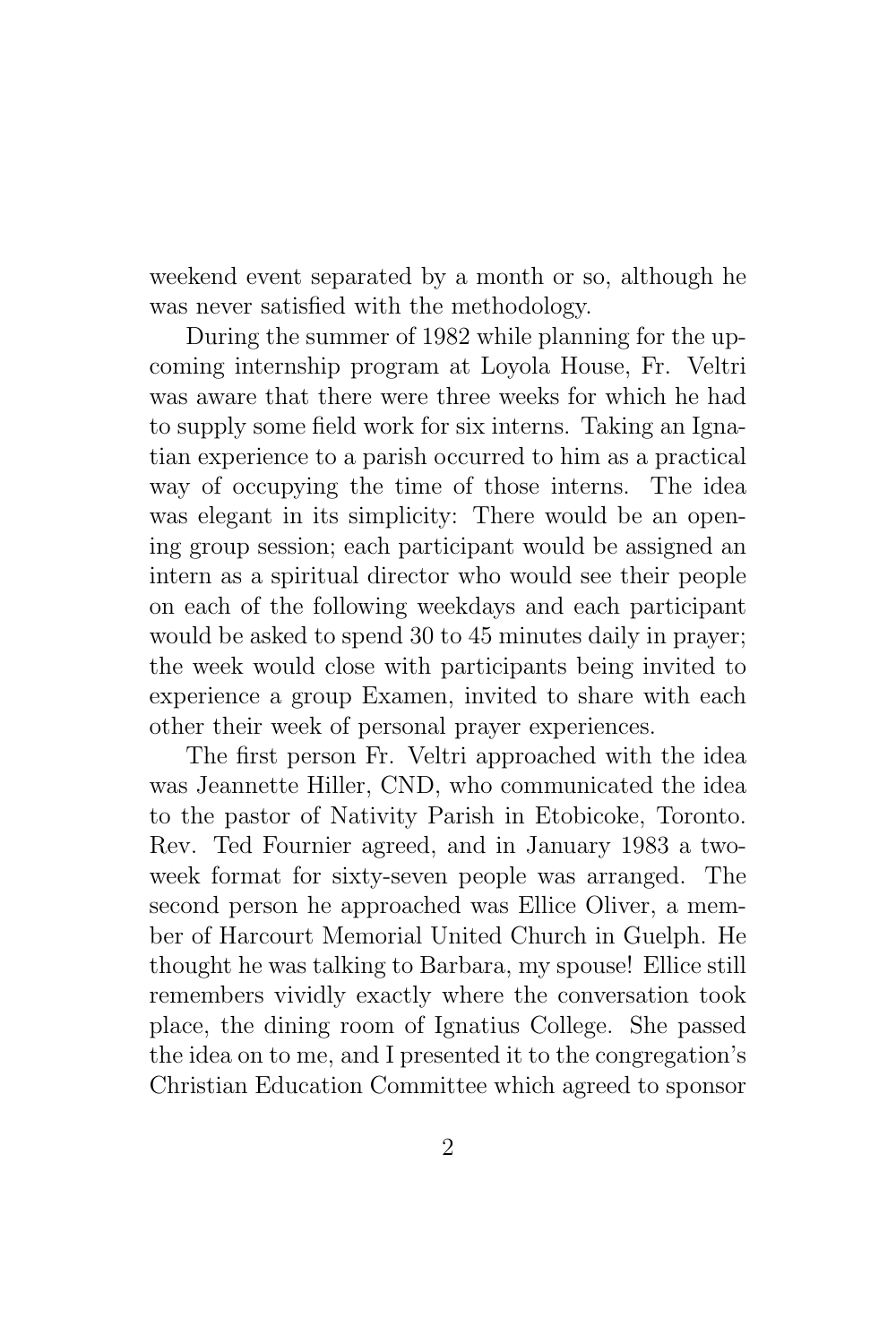a one week event. In due course, the second Week of Guided Prayer occurred from the 16th to the 22nd of January 1983.

But how on earth did members of a United Church of Canada congregation become involved in a Roman Catholic retreat centre in the first place and then have a congregationally sponsored event where all the leadership was provided by Roman Catholics? I put it down to a process of profound mystery, a deep sense of grace, of confirmation that the Spirit blows where it wills, all beginning with two seemingly random events that turned into graced mustard seeds: My spouse Barbara noticed a footnote and I wrote a letter that began, "To whom it may concern."

A few years earlier, in 1976, our family moved to Guelph, Ontario, and I began a new ministry in the suburban congregation of Harcourt Memorial United Church. As preparation, I read a number of books and in one of them Barbara noticed a footnote reference to The Workbook of Living Prayer, an Upper Room publication written by Maxie Dunnam. After purchasing the book and doing the daily exercises over six weeks, Barbara suggested I should consider offering it to the congregation so that the book could be experienced by congregational members in a group setting. Thus, within months of starting my new pastorate, I began to lead a succession of several groups using The Workbook and subsequent workbooks written by Maxie Dunam (The Workbook of Inter-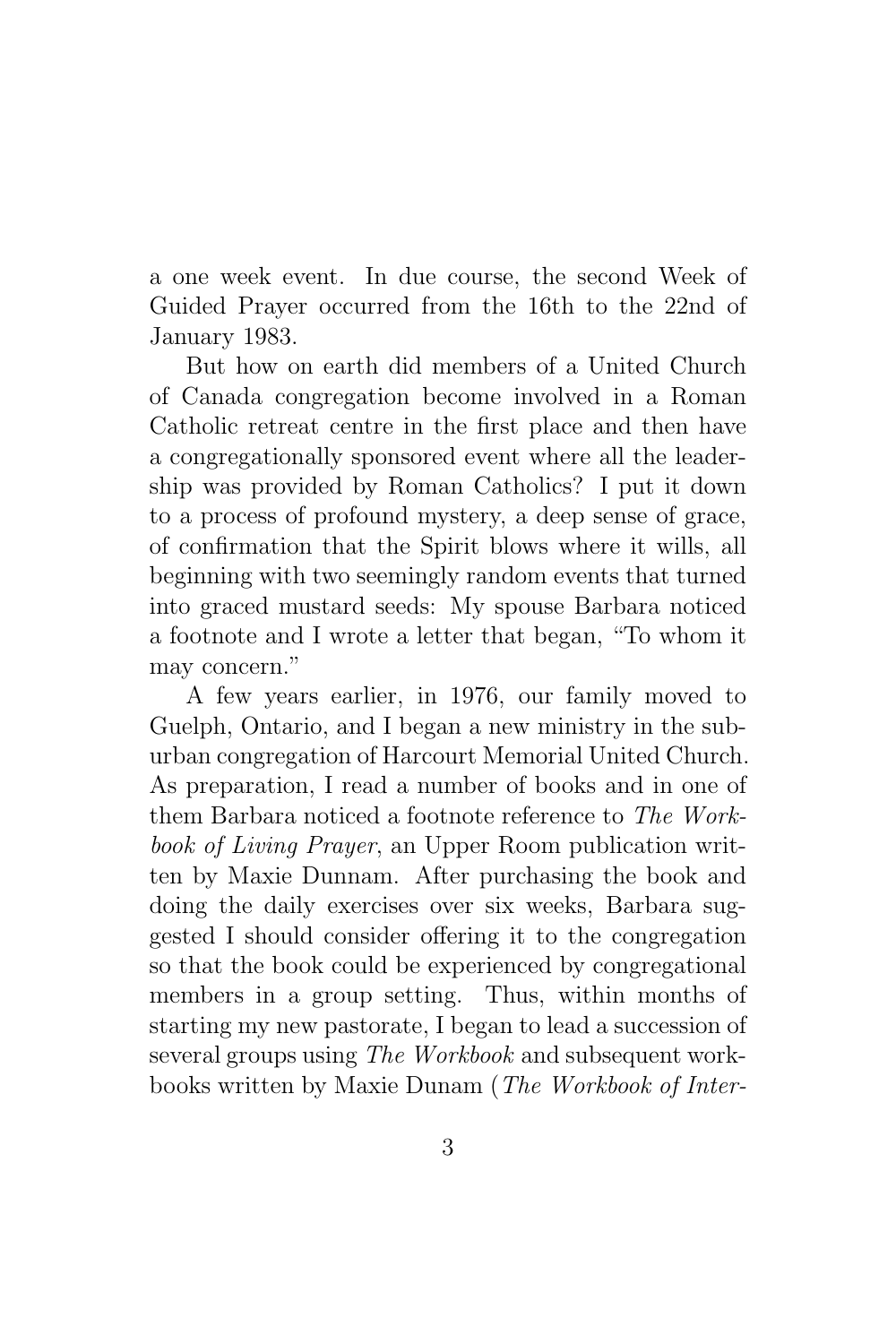cessory Prayer, The Workbook on Spiritual Disciplines). In addition, in the first months of being in Guelph I heard a presentation at a meeting of the Guelph Ministerial by a Jesuit priest about the 'apostolates' of the Jesuit retreat centre and farm at the north end of Guelph. After the presentation, I wrote a letter to Loyola House with, as I remember it, the salutation, "To whom it may concern." Fr. John Haley, another Jesuit spiritual director at Loyola House, eventually phoned me. I was told later that my letter passed round and round the circle of Loyola retreat staff until he said, "OK, I'll phone him!"

For a person steeped in the United Church of Canada's social gospel tradition and social justice initiatives and in ten years of academic studies, no one could have convinced me beforehand that I would lead sharing prayer groups and start going to a Jesuit retreat centre within months of starting a new ministry in a suburban congregation. Way out of my comfort zone! But it all happened over several months starting in late 1976 and early 1977. I was now being thrown far out of my previous mainline Protestant spiritual and religious experiences by a hunger or desire that had been growing and fermenting as a result of the first initial years in ministry after ordination in 1970. As I began monthly meetings with Fa. John Haley, I did not easily understand what he was talking about. His language and images were beyond my United Church categories: Gospel contemplation, lectio divina, the daily awareness Examen, review, repetition,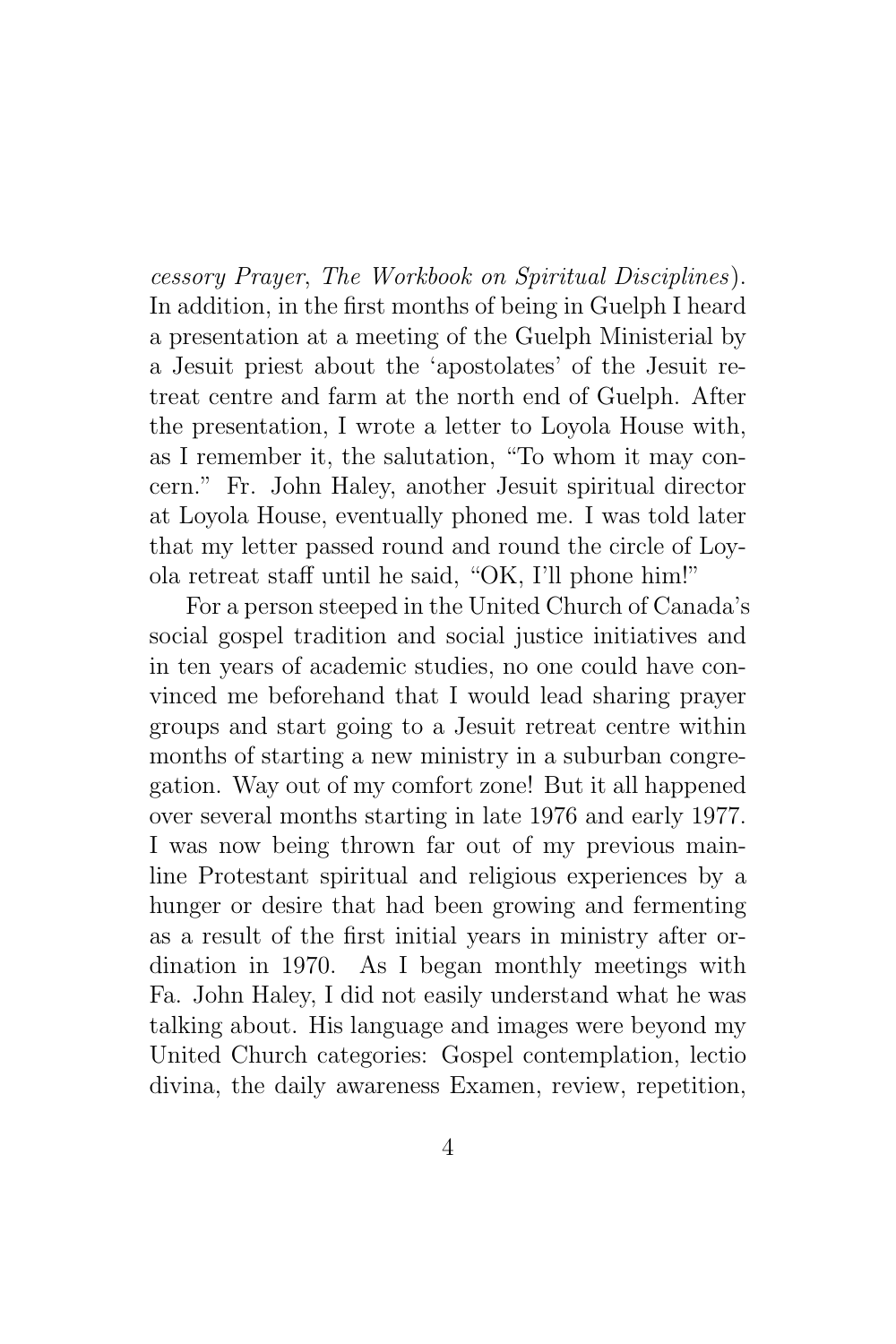discernment of spirits, finding God in all things, listening for God, noticing without judgment, meditation, silence, journaling. I truly felt I had entered a foreign land, even if it was only 7 km from home.

To help, John Haley gave me books to read one of which had a particular impact with its prime image contained in its very title, *Poverty of Spirit* by Johannes Metz. A key early turning point was the invitation to come to Ignatius College for my appointments but to stay in one of the bedrooms for the morning or afternoon and just 'be' in silence. The early desert truth of "Enter your cell and let your cell teach you" began to take on lived experience. In addition, I began to soak up a variety of books and courses on prayer, healing, meditation, and related topics at Five Oaks and the continuing education programs then offered through the Toronto School of Theology. Amazingly, my social justice and academic interests were not obliterated by the process but rather enhanced and deepened. Most importantly for the future unfolding of this story, I began to talk publicly within the Harcourt congregation about my experiences, so much so that some thought I was headed for conversion to Catholicism. (I am still a United Church minister!) Of more significance, a number in the sharing prayer groups began to turn up for retreats at Loyola House, but this is getting ahead of the story.

The response in Harcourt Memorial United Church to the first Week of Guided Prayer in January 1983 was en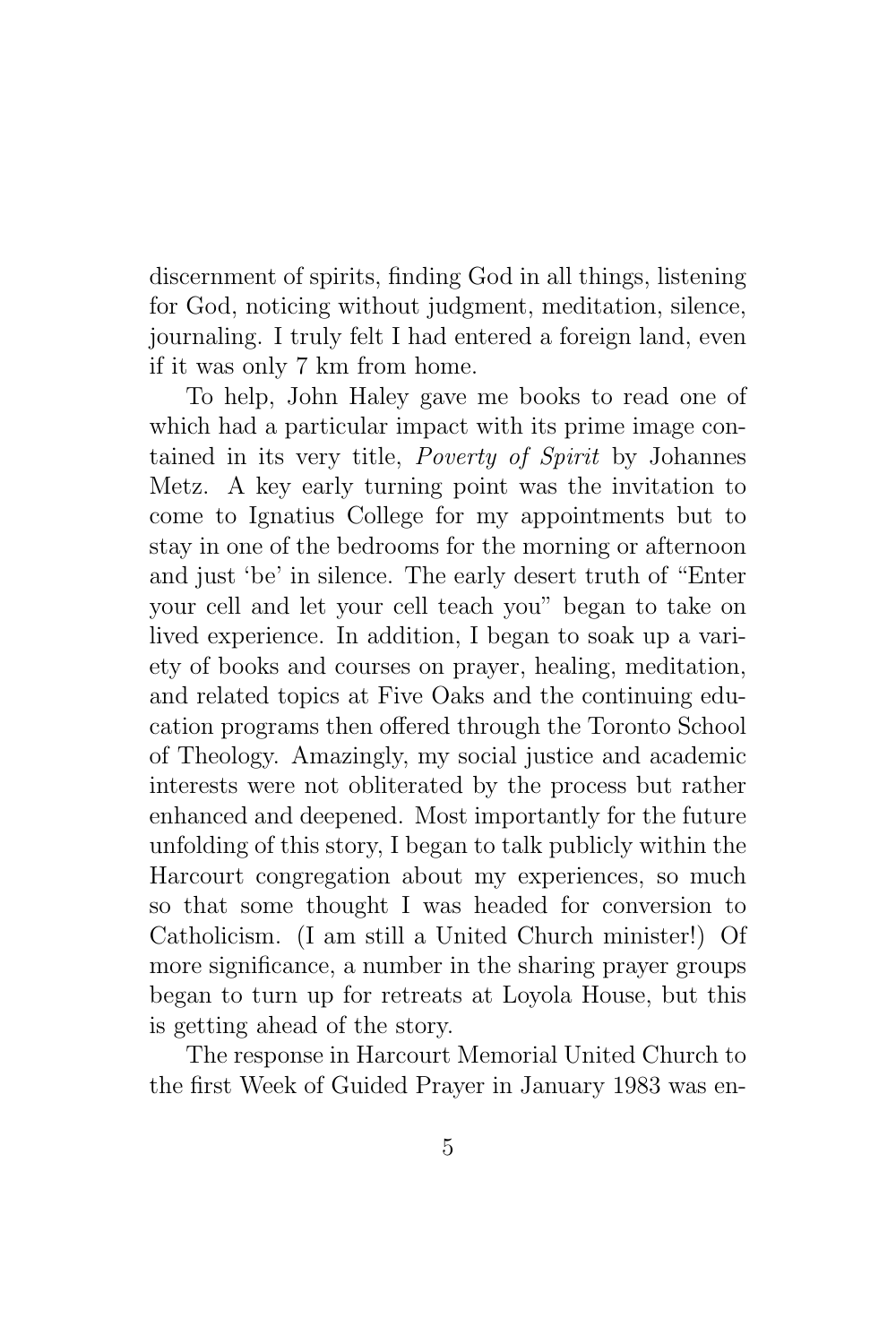thusiastic, although I have no record how many attended. In my date book for 1983 I labeled it "Prayer Mission." John Veltri initially called it "Retreat Goes to Parish", but I felt that this would not connect to Protestants. As a consequence, I labelled it for the congregational announcements as "the Week of Directed Prayer". It gradually took on the name of "Week of Guided Prayer" over the next year or two, although how that name change evolved is now lost from memory.

One congregational member vividly remembers being at that first Week of Guided Prayer in Harcourt Church. Lorraine Dykman writes: "When I sit quietly and invite memories of that time in January I remember both an excitement and a nervousness in our Harcourt Church community. This was a very daring ecumenical adventure at that time; there was an underground sense of pushing past barriers and defying old taboos. Our Roman Catholic friends from Loyola House were working in a Protestant house of worship for the first time – I remember both John Veltri and John Haley being introduced at Harcourt. For some of the interns it was their very first time just being in a Protestant church building. And as for our Protestant friends, they were opening themselves to a spiritual practice that some were afraid might be – embarrassing. Some of us were hesitant and awkward. But I remember, as well, the sense that there was something holy and wonderful going on, a sense of the Spirit at work. For by the end of the Week we had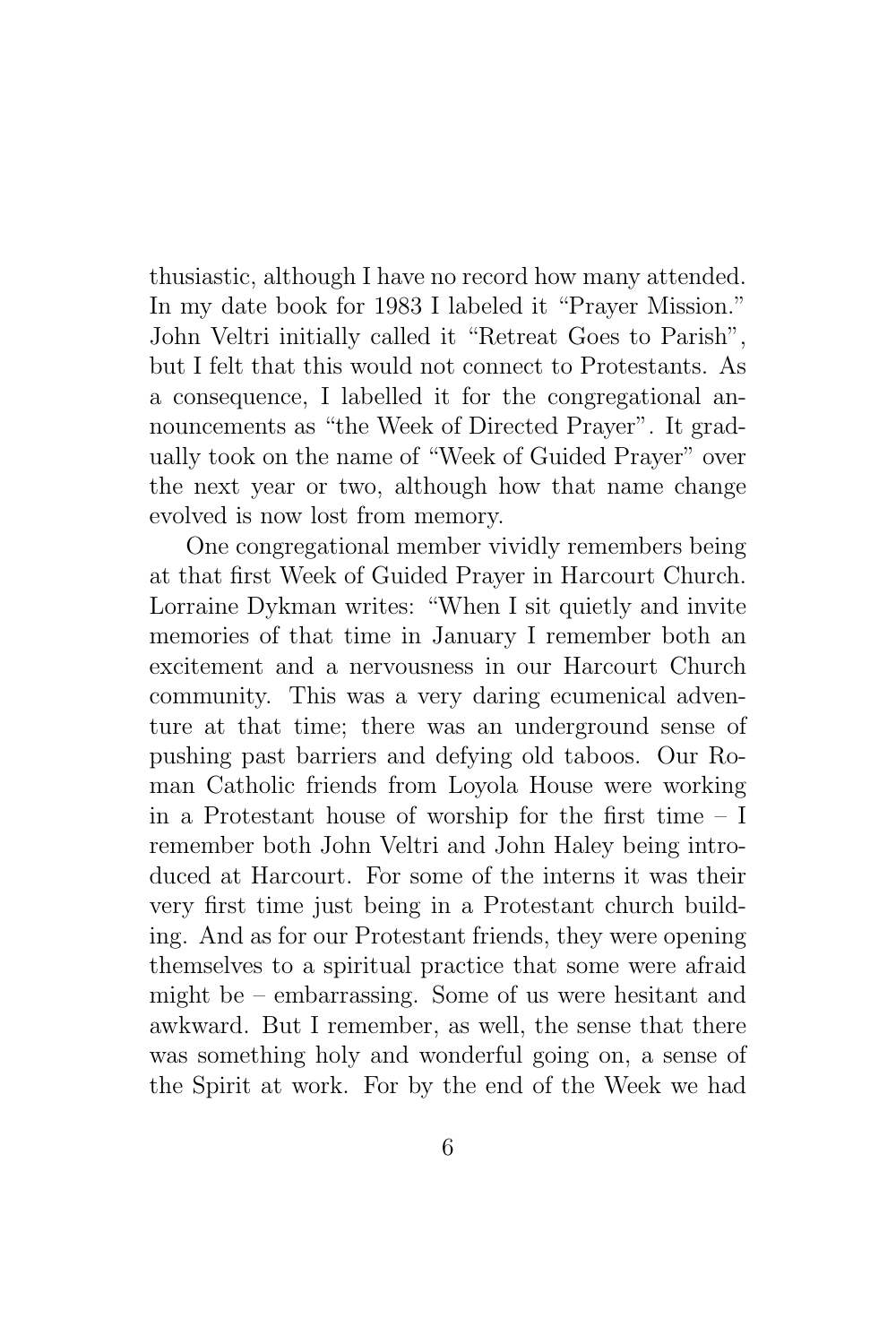all made the delightful discovery that, while doctrine and tradition may divide Christian communities, prayer is a deep root that we all share. We had no reason to be nervous." Ellice Oliver also wrote of that first Week that, "The Week of Guided Prayer offered an opportunity to set aside our masks and share who we really were."

After the first Week, there was lots of energy for a second. Even more importantly for the future of the program, a few Harcourt Church members began to make more direct personal contact with Loyola House. One of those, Ellice Oliver, did the Spiritual Exercises and extra training over the next year so that in 1984 she was one of the guides for the second offering of the Week of Guided Prayer. Lorraine Dykman and I soon followed. In 1984, in a series of eight day silent retreats, John Haley led me through The Spiritual Exercises of Ignatius of Loyola, and I followed that by taking a training program at Loyola House, "Retreat Directors Workshop." Subsequently, I was asked to guest direct under supervision on one of Loyola's regularly scheduled eight day retreats. Others also experienced various iterations of the Exercises, the vast majority through the 19th Annotation. The Spiritual Exercises of Ignatius of Loyola are classically given in a forty day retreat of which thirty days are in silence. However, he offered in the 19th Annotation (a kind of footnote to the main text) that the Exercises could be done by an individual through a daily prayer period and seeing a director once a week over an extended period of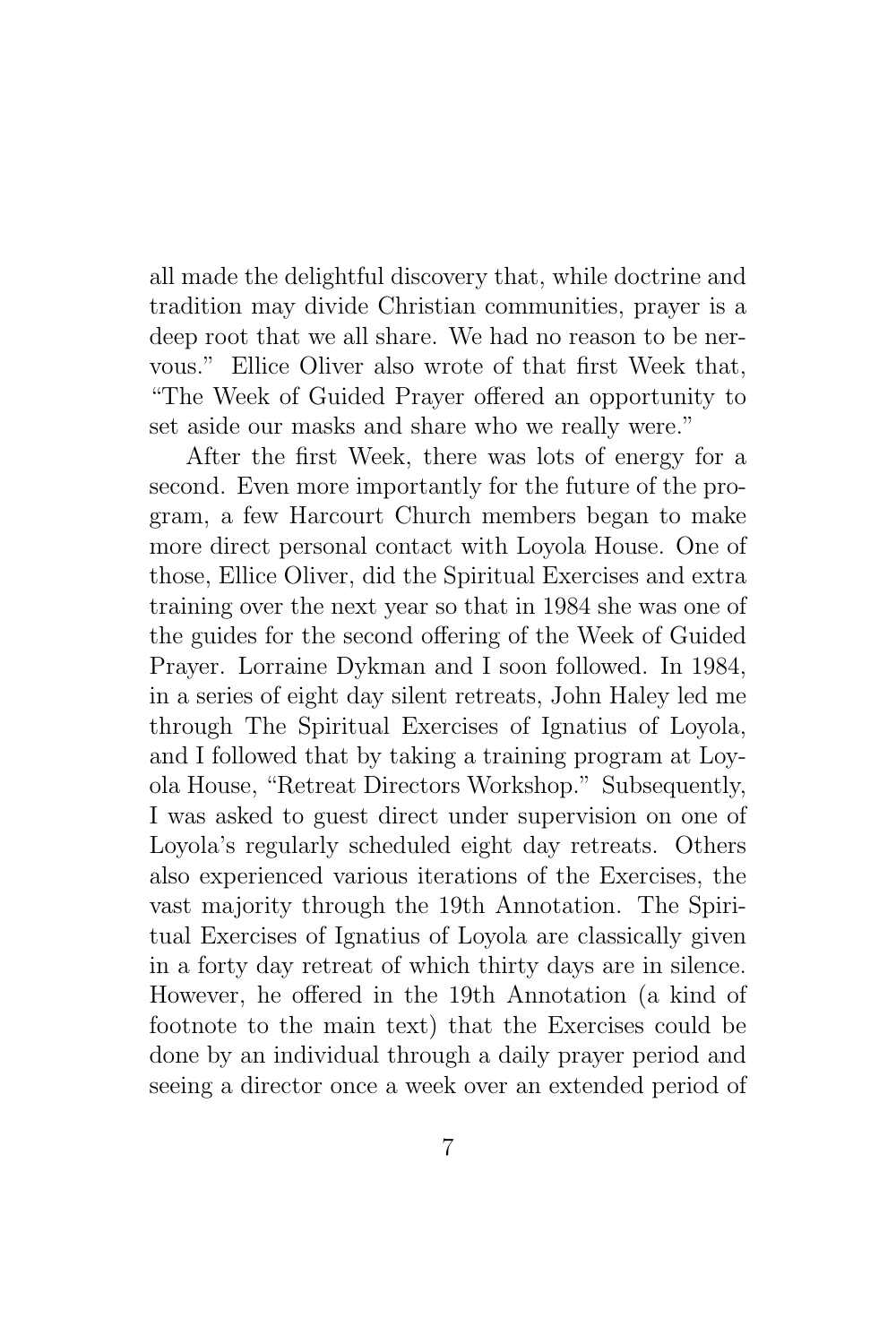time, normally about forty weeks.

Within a couple of years it became unfeasible to use the interns at Loyola House. Local leadership was absolutely necessary if the guided prayer experience was to continue within Harcourt Church. Sue Anderson, a Mennonite lay woman who eventually became an Anglican priest, provided a kind of 'preached' Week of Guided Prayer in January 1987. However, between individuals from Harcourt Church and others in the larger ecumenical community plus those who had been trained by John Veltri through his Weekend-In-A-Series programs that were now discontinued, a substantial cadre of spiritual directors (or spiritual companions as they are more popularly known in the Protestant world) began to be developed. The Guelph Week of Guided Prayer evolved into the Guelph Ecumenical Week of Guided Prayer, although its administration was maintained faithfully through Lorraine Dykman and the Lay Ministry Committee of Harcourt Memorial United Church. Participants and guides from the very start came from many denominations, and some participants from none, but it would take upwards of fifteen to twenty years before the administration of the program moved out of Harcourt Church's oversight and budgeting responsibility.

Meanwhile, other things were percolating. Maybe it was while driving to our weekly game of curling or at a Family Cluster gathering at Harcourt Church, but Rev. Henk Dykman, another United Church minister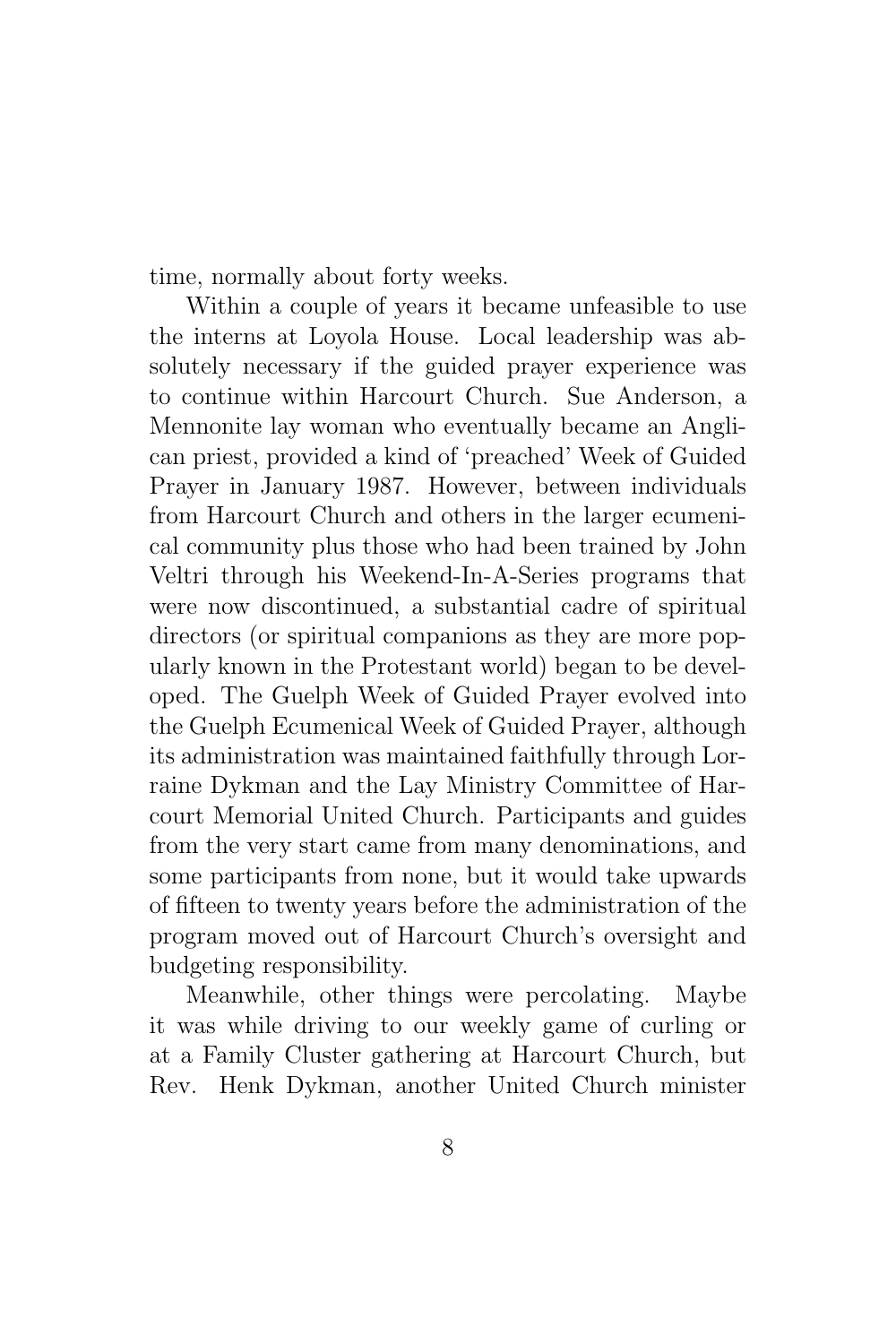and chaplain at the Guelph Reformatory, told me that he was 'jealous' (or some equivalent word) of my relationship with John Haley. That sparked the development of a prayer and support group for clergy that met every three weeks for twenty-five years. Although its membership shifted and changed, sometimes including lay people, it had a marked influence on many leaders in ministry and a direct impact on the evolution of the Week of Guided Prayer. Henk called it 'the Haley bunch', but its identity was larger than one person and thrived long after John Haley left the Jesuits and married in 1989.

One of the individuals who joined that group was the Rev. Bruce Seebach. Bruce and I had co-chaired the Waterloo Presbytery Education and Students Committee in the late 1970s and when the 'Haley bunch' formed I hoped Bruce would be interested in participating. He was, and Bruce subsequently asked John Haley to be his spiritual director. At one point in the life of the group and because of the success of the first two Weeks of Guided Prayer in Harcourt Church, John offered to provide leadership for other congregations. Bruce took him up on the offer at Emmanuel United Church in Hamilton so that John Haley with interns and assorted others provided a Week of Guided Prayer in 1985. After two such weeks, John encouraged Bruce and Emmanuel to develop their own forms of this ministry. Another minister who also accepted John Haley's invitation was the Rev. Bob Hyde serving St. Paul's United Church in Milton. Years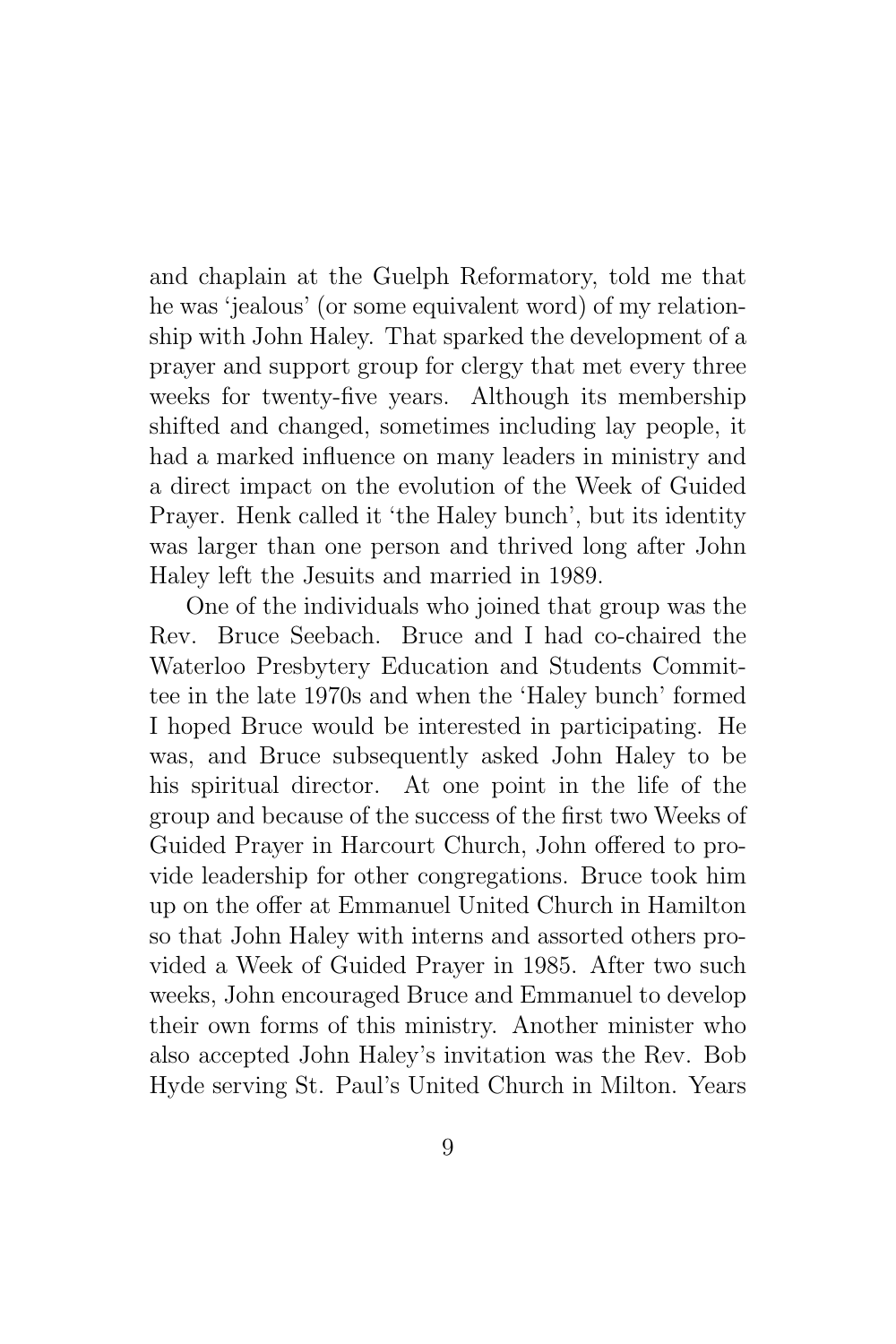later when Bob died of ALS, John Haley and I shared in his funeral, John providing the eulogy and I the sermon.

About the same time, another member of the clergy prayer-support group, Anne Eng (now Weng In-Ng), then on staff of Hamilton Conference of the United Church of Canada, began exploration groups that helped result in the establishment of the Lowville Prayer Centre (founded by Rev. Wayne Irwin and Flora Litt). A few years later, in 1989, Lowville Prayer Centre through its Nurturing and Companioning Committee, assumed oversight for these community Weeks of Guided Prayer that had originated with Bruce Seebach's church in Hamilton. In 2003 as the Lowville Prayer Centre was completing its ministry and winding down, the work evolved into the Week of Guided Prayer Network of Hamilton Conference of The United Church of Canada. The Network continues to provide about two dozen retreats in congregations throughout Ontario and sometimes beyond with about 500 participants a year. In one respect, this form of the Week of Guided Prayer differs from that first developed by Fr. Veltri. Directors or guides in the original form have done the Ignatian Exercises plus received some training. The Hamilton Conference Network prepares a scriptural theme focus for each year and guides known as Companions are usually members of the local congregation who have received training in prayerful listening. Nonetheless, this change in format has not diminished the powerful and personal transformative experiences that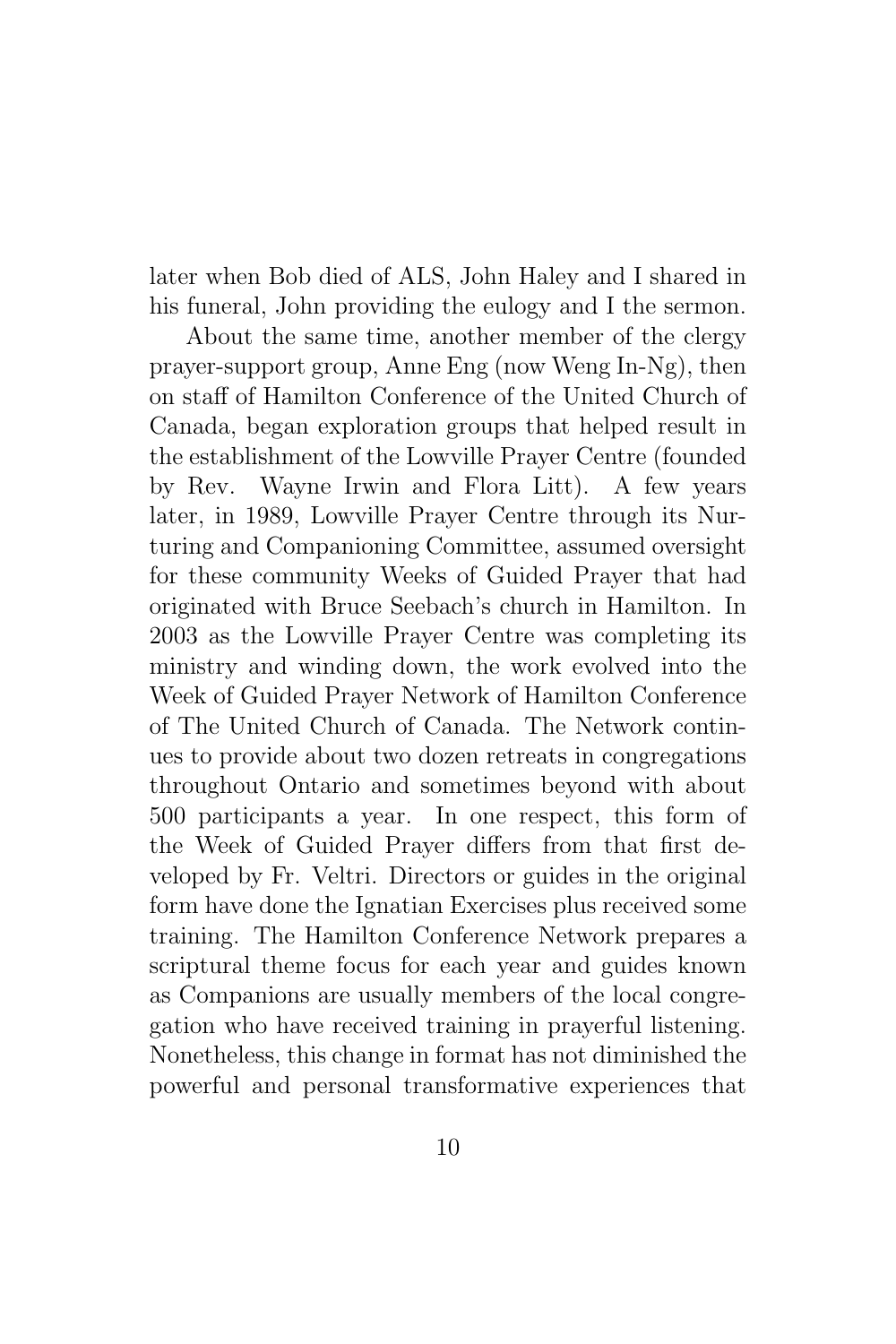were from the very beginning intrinsic to the first Weeks of Guided Prayer.

As noted, one of the first participants at Harcourt Church was Lorraine Dykman, a teacher and librarian who felt a particular call to the ministry of spiritual direction. After experiencing the Exercises and receiving further training, Lorraine felt uneasy about simply putting a sign out as an isolated spiritual director. Out of a conversation with me, the Board of Harcourt Church was approached with a proposal for a covenant between Lorraine and Harcourt Church so that she would be named as an unpaid but accountable designated Spiritual Companion of Harcourt Church. The Board agreed as did the insurance company regarding liability, the covenanting service took place in 1996, and a Spiritual Companionship Committee was formed to provide oversight. Although Lorraine thought she might be offering this ministry primarily to those within the congregation it turned out that others from outside Harcourt Church began to benefit more directly from her ministry. Lorraine also provided countless hours to the emerging Spiritual Directors of Ontario. Other congregational members, having done the Exercises, also applied to become covenanted Spiritual Companions such that these Companions and the Committee became a force both within the congregation and beyond.

The Spiritual Companionship Committee evolved into the Spiritual Life Committee which has developed a min-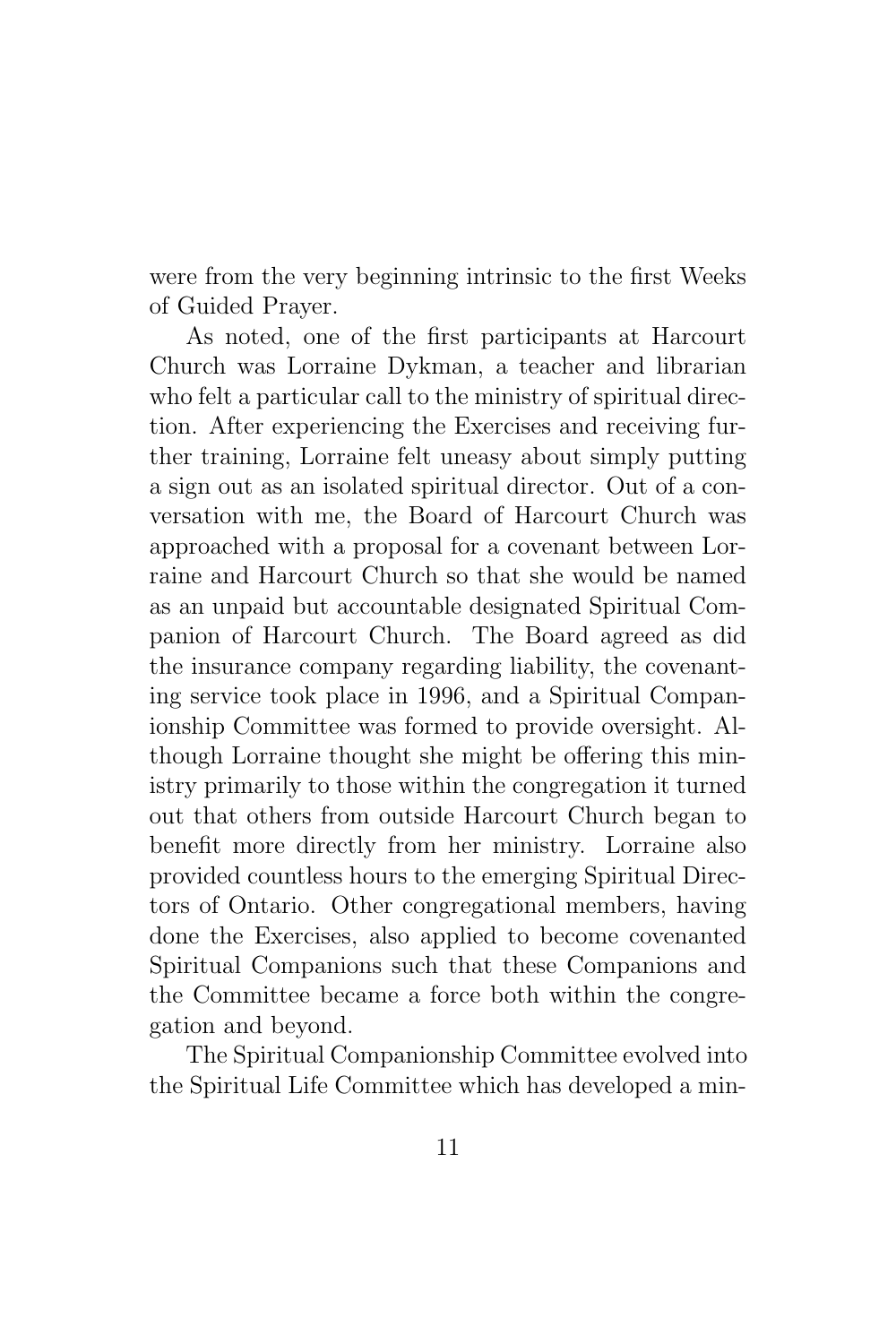istry not only of general encouragement and nurturing of the spiritual life within a mainstream Protestant congregation but also the development of specific programs. One of these was a monthly "Awakening" series in which an individual in the congregation provided a short account in Sunday worship of an experience of 'awakening' preceded by an article in the congregational newsletter. Also, a 'Holy Listening Circle' has evolved, particularly after the first worship service, where individuals share using the 'Ignatian two rounds' method that Fa. John English of Loyola House developed. In the two rounds of sharing system, each person is offered an opportunity to share in turn a response to the worship service just finished or to a life experience of the previous week, followed by a period of silent reflection and then a second sharing based on what has been heard and reflected upon. In addition, over the 2012/2013 period, one of the covenanted Spiritual Companions, Kerry Wilson, led a community youth production of 'Les Mis' with participants coming from many congregations in the area where the focus was not just the development of a theatrical production but also the introduction of the youth to spiritual practices that could be used as Christian responses to social justice issues. Many individuals with Ignatian training, almost all laypeople, provided leadership for this theatrical project. Another spiritual companion at Harcourt United Church, Andre Auger, has launched a website on spiritual practices, www.spiritualpractice.ca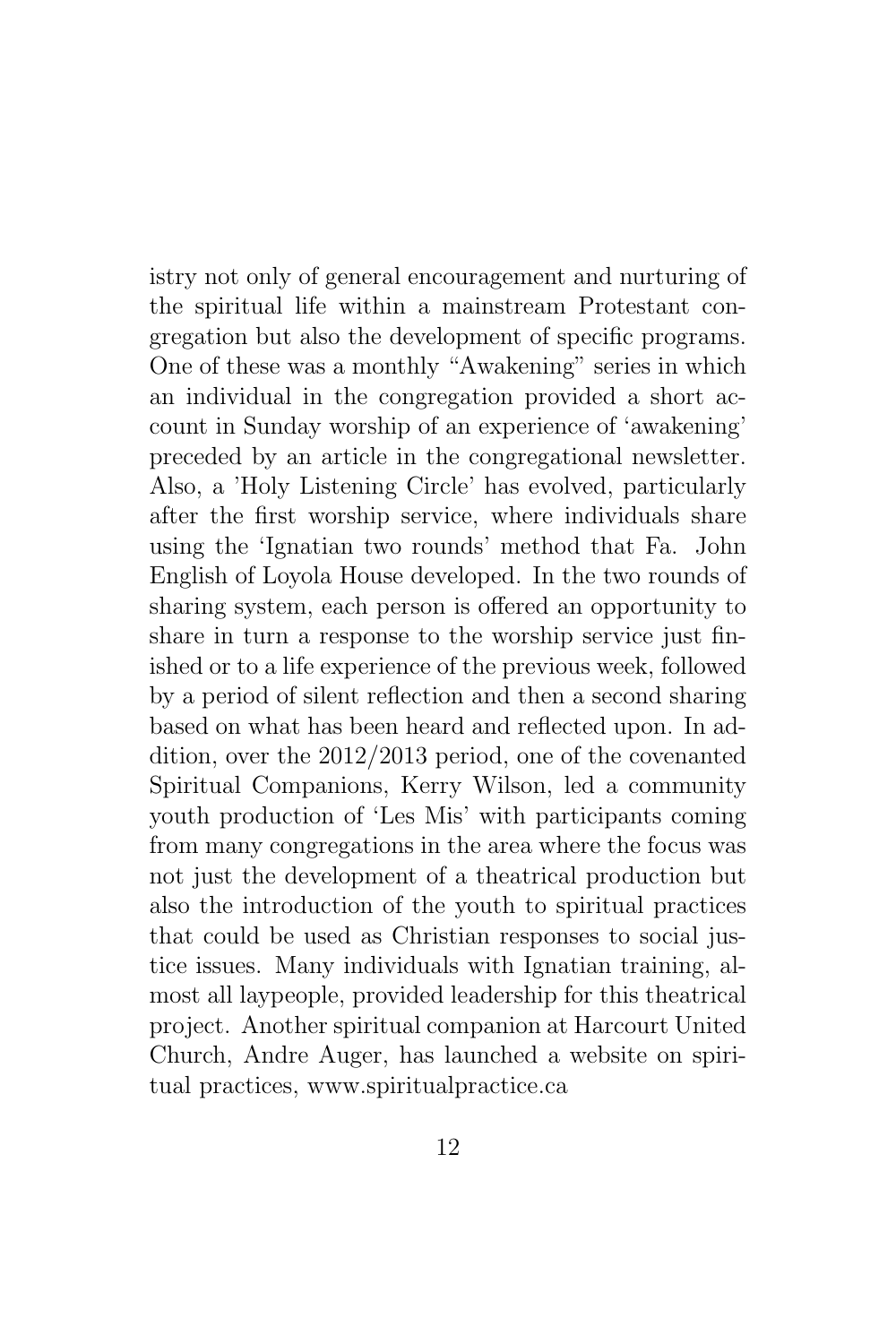Over the years, first the Spiritual Companionship Committee and then the Spiritual Life Committee, have been instrumental in organizing a number of opportunities for individuals, both within Harcourt Church and beyond, to experience the Spiritual Exercises in either a communal form (Ellice Oliver and I offered one such group) or in a personally directed 19th Annotation format with some group content (offered several times by Lorraine Dykman and Rev. David Howells, an Anglican priest, and organized more recently by Andre Auger). In addition, Lorraine Dykman developed resources that were more accessible to women, Protestants and laypeople and these have proven invaluable to many. An alternative form of the Exercises has been experienced in the Guelph area thanks to the work of former Jesuit, Louis M. Savary and his book, The New Exercises which presents them through the lens of the Jesuit and scientist, Teilhard de Chardin. The Harcourt Church Spiritual Life Committee joined forces with others in the Guelph community to bring Louis Savary and his wife from their home in Florida to provide an initial weekend introduction of his work; that venture was so successful that Loyola House brought him to Guelph a second time in the summer of 2013 for a well attended eight day preached retreat.

As part of her larger ministry of spiritual direction, Lorraine Dykman introduced the Ignatian Exercises to Five Oaks, a United Church education and retreat centre an hour from Guelph. Its director at that time, Mardi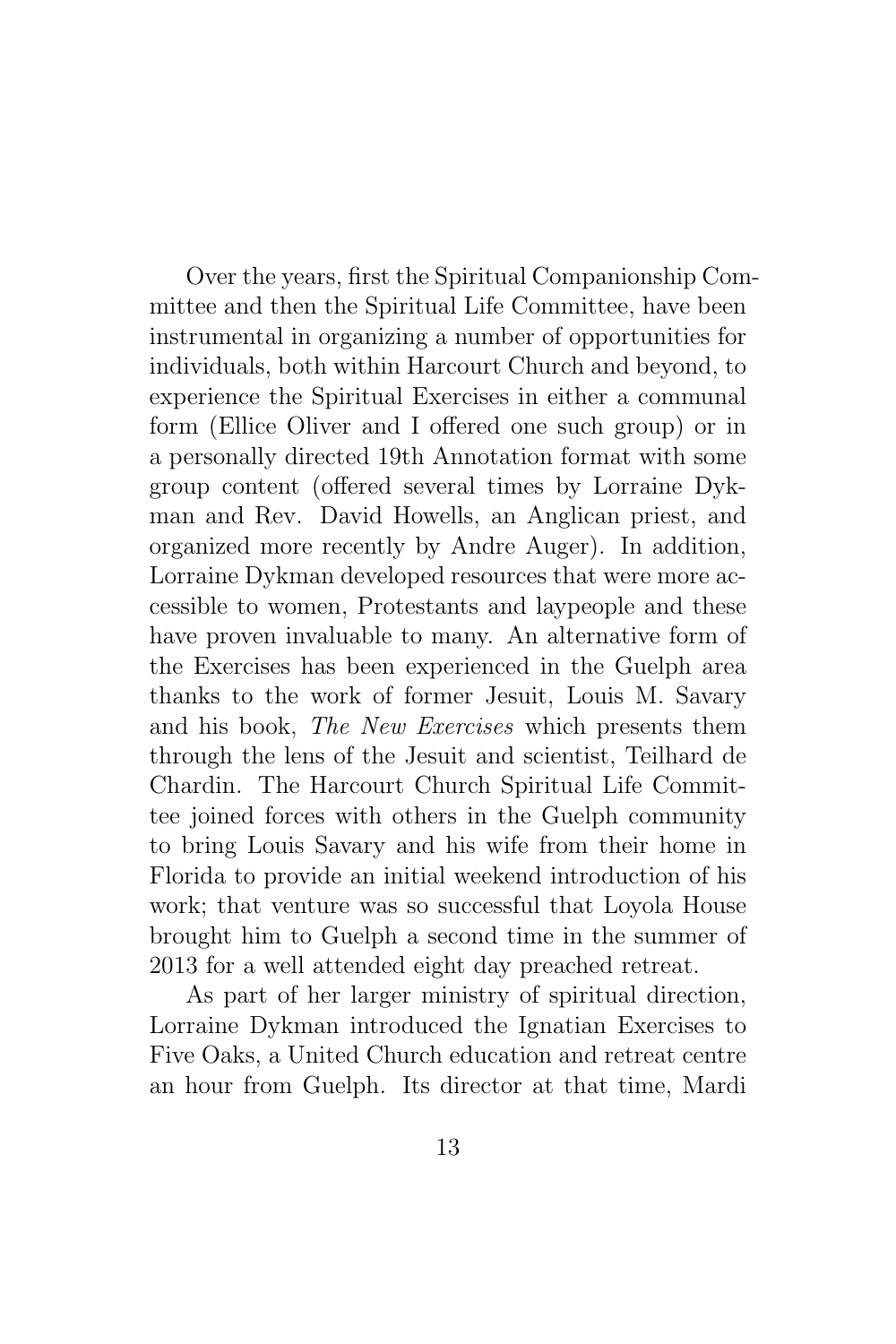Tindal, with others connected to Five Oaks experienced the Exercises and from that a 'Listening Ministry' was born that continues to offer monthly 'days away' and several weekend-length silent retreats annually.

Over the years, as I have indicated, a critical mass of individuals in Guelph from many different denominations experienced the Exercises. Out of those numbers a Guelph Ecumenical Guild of Ignatian Spiritual Direction evolved that for a few years, particularly from 2003 to 2005, was very energetic in developing ongoing support and enrichment. Members of the Guild developed 'continuing education' programs and reflected on 'professional accountability' issues but differences of opinion plus clashing approaches taken by different generations and denominations resulted in the Guild devolving to a looser collective. However, it is members of the Guild who provide the leadership every year for the Guelph Ecumenical Week of Guided Prayer and it was those same members who pitched in to help with the youth production of 'Les Mis' and have provided leadership for Harcourt Church's Spiritual Life Committee's provision of 19th Annotation experiences. Another place where members of the Guild provided leadership was in the Ignatian School of Spirituality which was formed out of staffing decisions made at Loyola House. For a number of years, the School was very energetic in providing workshops and educational experiences for the laity in the city and beyond.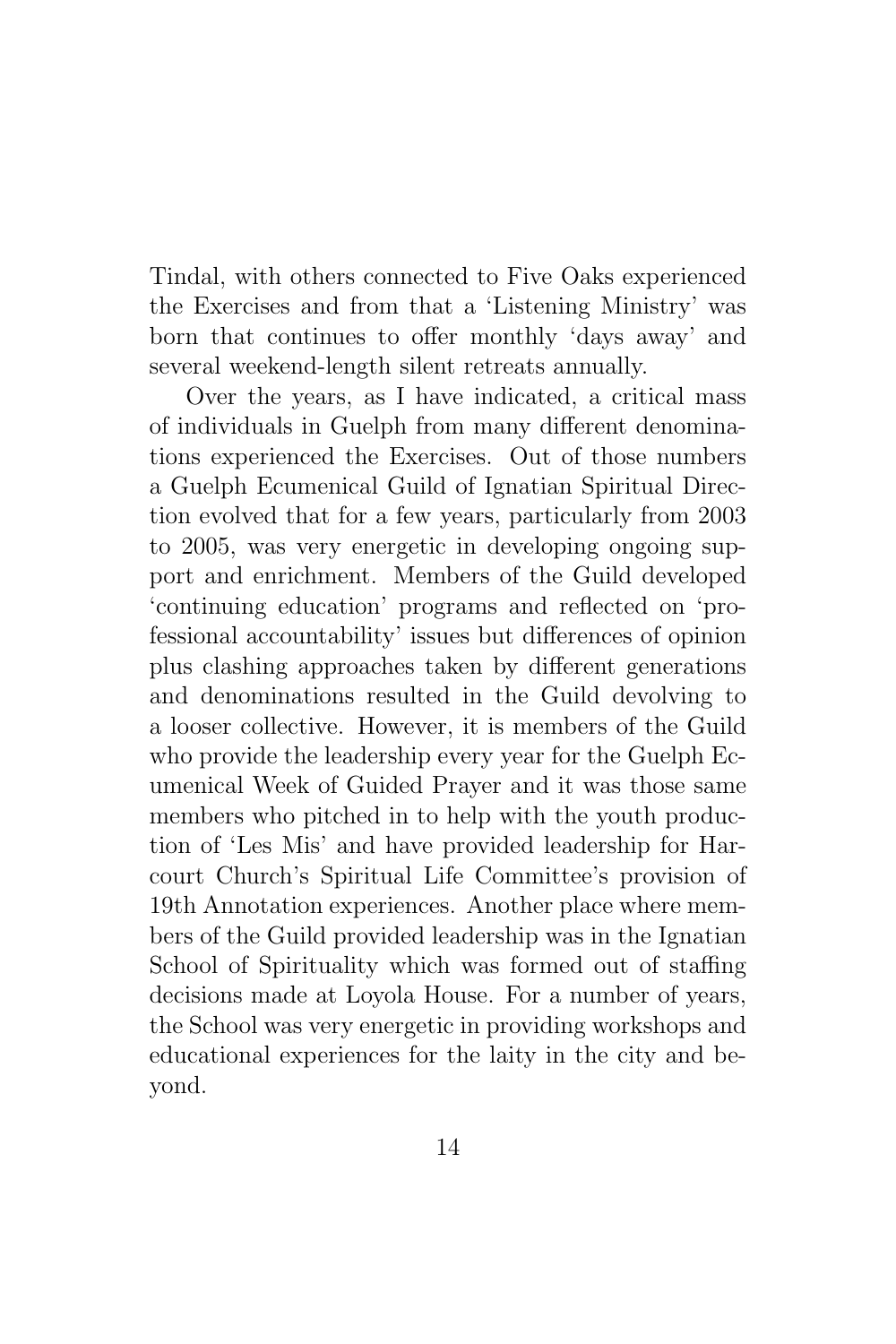In addition, because of my involvement with other church institutions I began to realize that there were a number of sectors, Protestant and Roman Catholic, who had an Ignatian connection but no necessary relationship with each other. With Fr. Jim Profit, S.J., Superior of the Ignatius Jesuit Centre and Ms. Patti Melanson, Director of Loyola House, I proposed that it was time to meet each other directly. In April 2004 a very enthusiastic gathering of 'Ignatian Connection, Exchange and Celebration' took place at the Ignatius Jesuit Centre. Nine different groups were represented: Loyola House, The Guelph Ecumenical Guild of Ignatian Spiritual Direction, Hamilton Conference Week of Guided Prayer, Five Oaks, the Jesuit Ecology Project, the Jesuit Coffee Group, the Spiritual Directors of Ontario, and the Christian Life Communities. The day was led by a professional facilitator, and it became very obvious that although we might be divided by denominational and institutional boundaries the Ignatian charism bound us together in a profound unity in Christ.

Fr. Veltri's idea of 'retreat goes to parish' did not take root only in the Guelph area, but the fact that it did take root in this area provided a living example for the various interns who came from different parts of the world to study and learn at Loyola House. With a fresh group of interns each year some of those interns spread the word. An internet search for 'Week of Guided Prayer' will reveal similar programs in countries as diverse as New Zealand,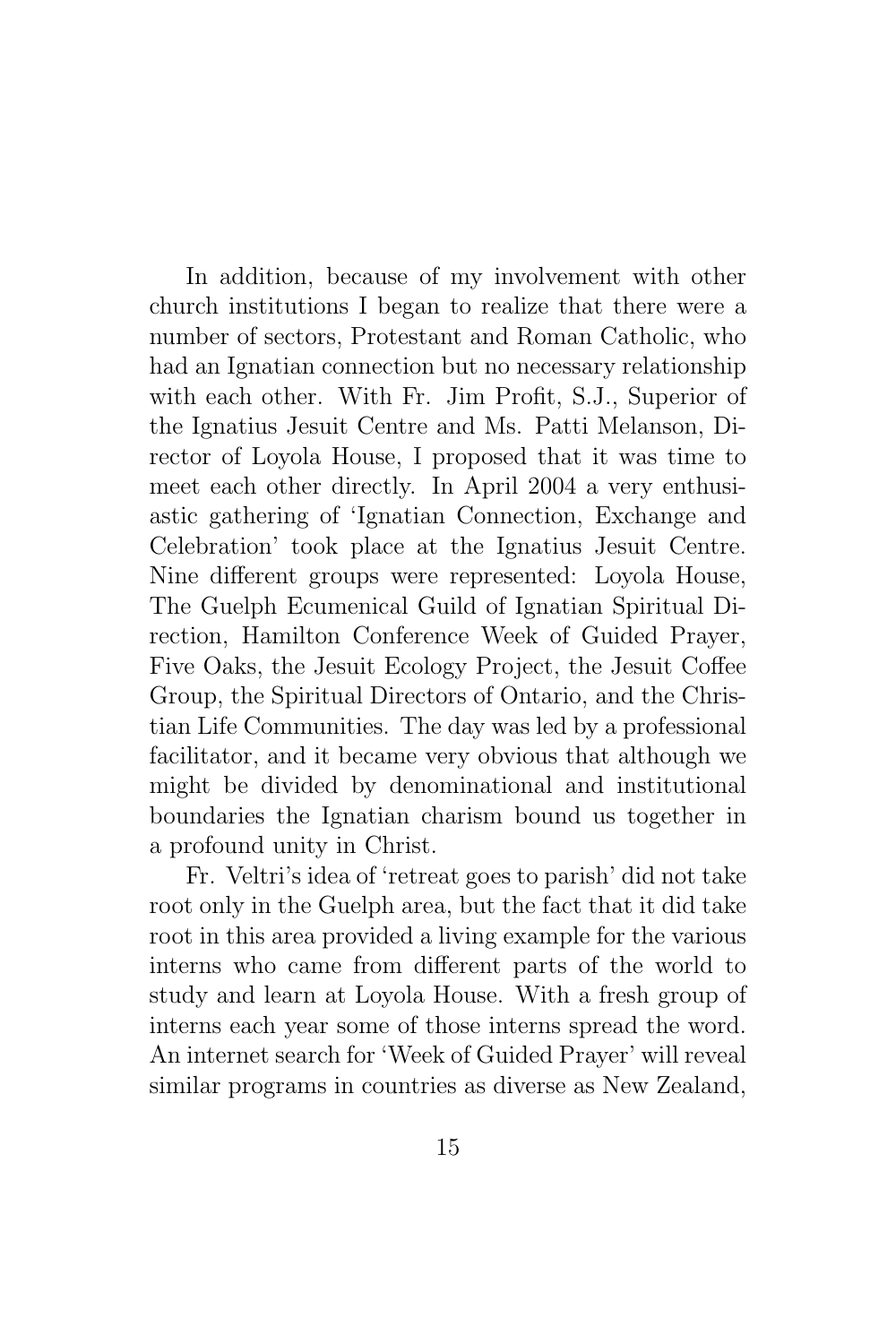Singapore, Australia, Great Britain, Malta, South Africa, the United States of America and beyond.

There is no way to accurately trace how these Weeks have spread. Here are just a few examples. According to Ruth Holgate, Director of Loyola Hall near Liverpool, England, an Irish Jesuit, Dermot Mansfield, S.J., carried the idea from Guelph to Manresa House, a Jesuit retreat centre in Dublin, Ireland. In turn, Sheila Mulryan, IBVM, learned about it in Ireland, possibly in the early 1980s, and brought the idea to Loyola Hall where she worked on the retreat team. Since that time, Loyola Hall has been offering between three and eight Weeks a year in local parishes depending on the team and the number of prayer guides available. They also gave one in a local prison a few times in the late 1990s. However, most of Loyola Hall's Weeks, twelve to fourteen a year, are done in universities. One of the Loyola Hall team members, Stephen Hoyland, travels around the country for part of the year giving a Week on each of various campuses. He has been known to direct as many as fifteen people a day but also uses other guides and spiritual directors who have been trained at Loyola Hall (including Protestants). As well as the directing, he offers three workshops during the Week for the participants and anyone else who wants to come: 'Ways of praying,' 'Images of God' and 'Discernment.' In all there are about 250 participants each year in these university retreats and approximately 70 to 100 on the parish retreats. In ad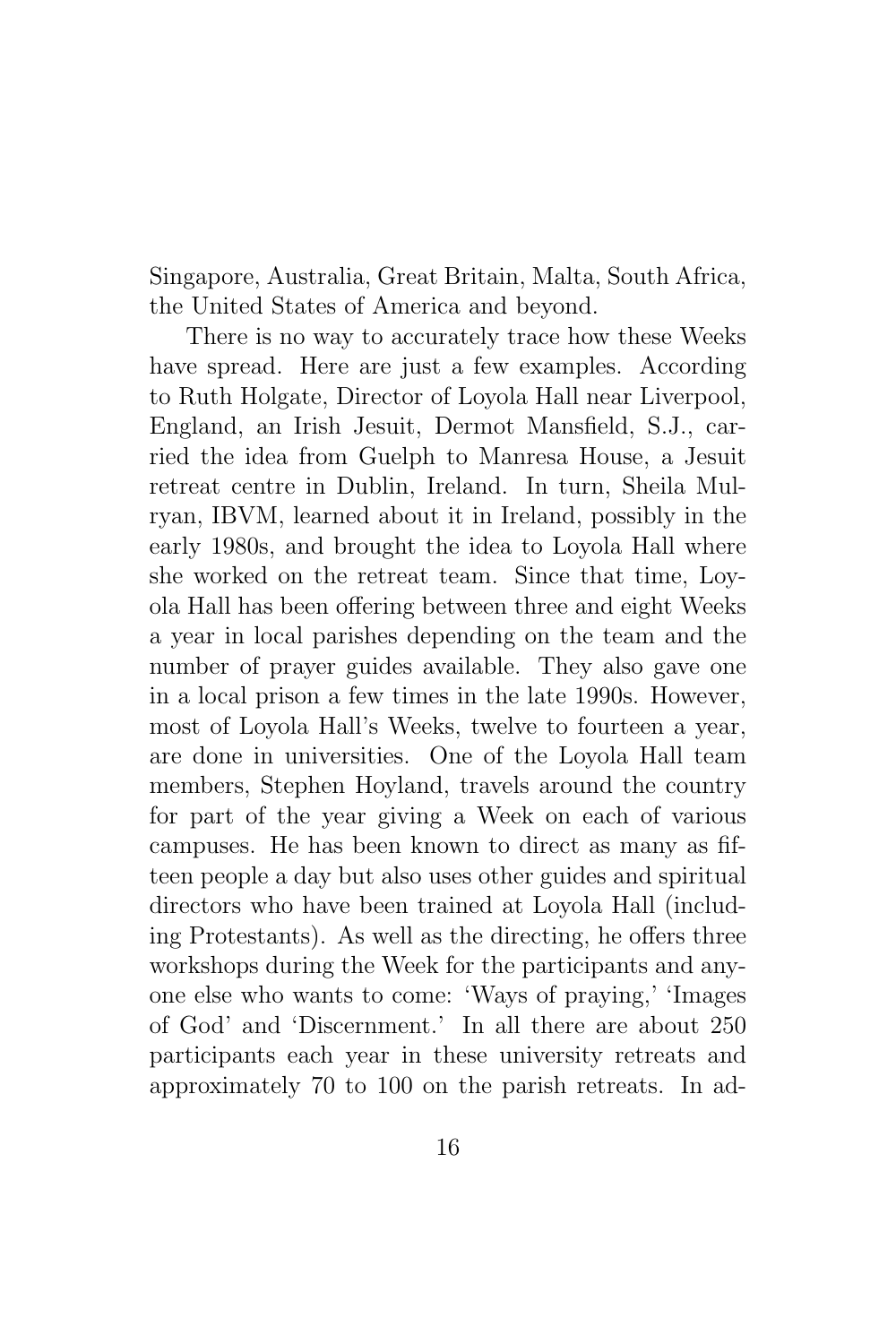dition, the idea has travelled from Loyola Hall to other denominations in Britain. As one example, Pastor Mike Tydeman was trained at Loyola Hall and in his ministry at Bloxham Baptist Church, Oxfordshire, offers Weeks of Guided Prayer as well as helping at the Week of Guided Prayer in Oxford University each November.

Ironically, the idea travelled back to North America from Ireland and Britain. In western Canada, the Weeks of Guided Prayer are offered through the Christian Life Centre of the Faithful Companions of Jesus in Calgary, Alberta. Sr. Cecilia Connolly, fcJ, was trained in Wales at St. Beuno's Ignatian Spirituality Centre in spiritual direction and retreat giving, especially in the Week of Guided Prayer. From Wales she brought the program back to Canada.

If the program travelled from Guelph overseas and back to western Canada, it followed a similar path to the United States. Sr. Mary Funge, a member of the Society of Helpers, U.S.A. (formerly the Helpers of the Holy Souls, an international religious order based on Ignatian spirituality), moved from the States in about 1991 to live for two years with her sisters in Huyton, a village close to Liverpool, England. At the time, one of her sisters, Sr. Mary Rose Fitzsimmons, had begun Weeks of Guided Prayer in England and Scotland, having learned about them while visiting Ireland. Sr. Funge remembers being part of an ecumenical team traveling around England and Scotland. Their largest retreat was seventy people, and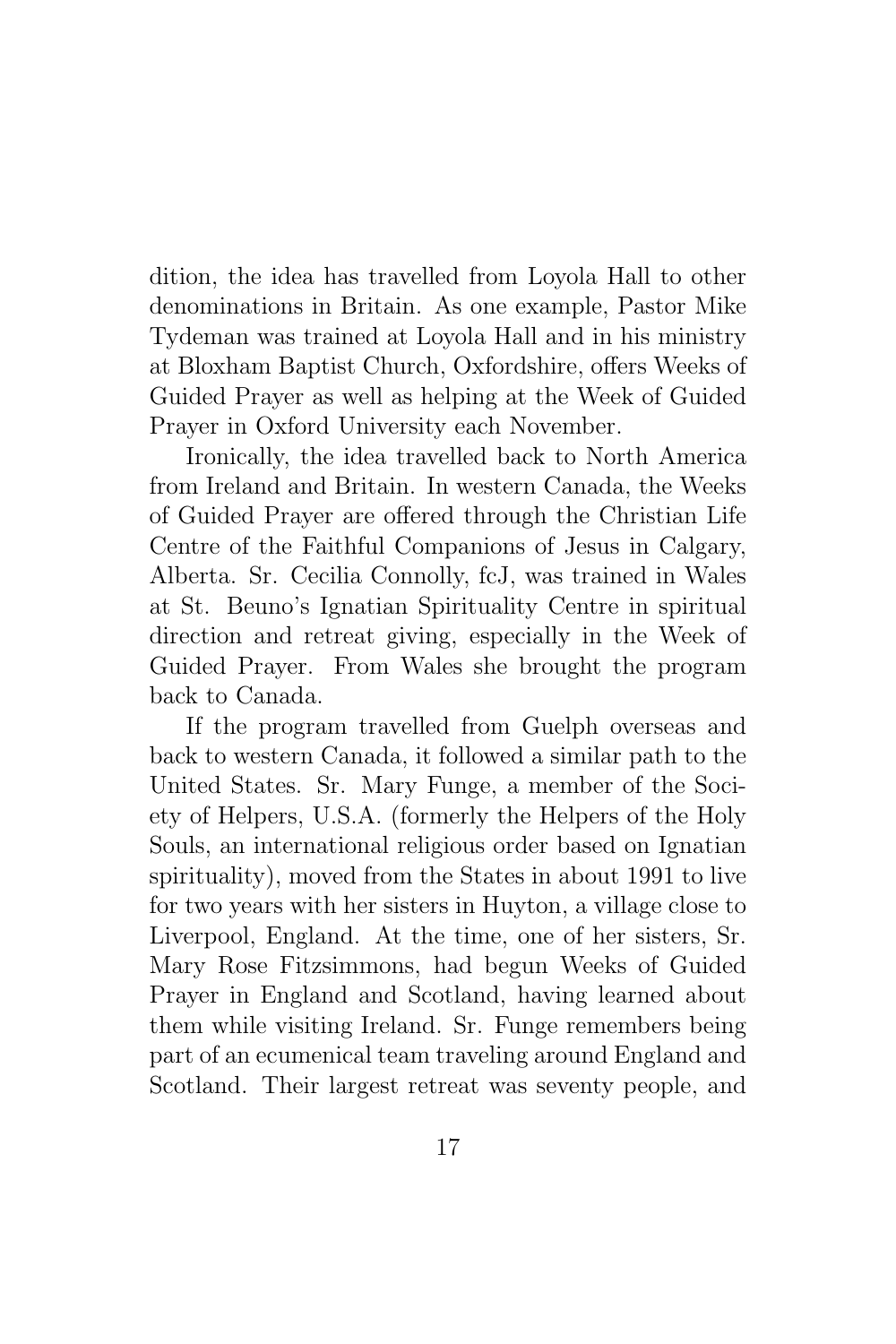over a two year period she served in eight such retreats.

Interestingly, Sr. Funge made an eight-day retreat with Fr. John Veltri in Guelph soon after she returned to the United States in 1993. She spent her first year in Chicago and organized six Weeks of Guided Prayer in that area. Just by chance, she made a trip to St. Louis, where she had previously worked in several parishes. There she became acquainted with the 'Bridges Program' (the 19th Annotation and a follow up training program called 'Prayer Companions'). Impressed with the many people who had experienced 'Bridges' including Joan Felling, who, with her husband, had spent some years in Canada as teachers and were friends with Bishop Remi De Roo, the same bishop who had influenced Fr. John Veltri in the first place, Sr. Mary decided to move to St. Louis. Joined with many of these Prayer Companions, she led about thirty-five Weeks of Guided Prayer retreats over the next decade including three retreats for women in prison. In 2003, Sr. Mary met Clarence Heller, a layman who was at that time studying at Aquinas Institute of Theology pursuing a Masters in Pastoral Studies and a Certificate in Spiritual Direction. She invited him to join with the community of prayer guides by serving in some of the Weeks of Guided Prayer. About a year later, she asked Clarence to take over as the coordinator of the ministry. After an apprentice year, Clarence assumed full responsibility in the summer of 2005 as coordinator of this ministry. Since that time, the number of prayer guides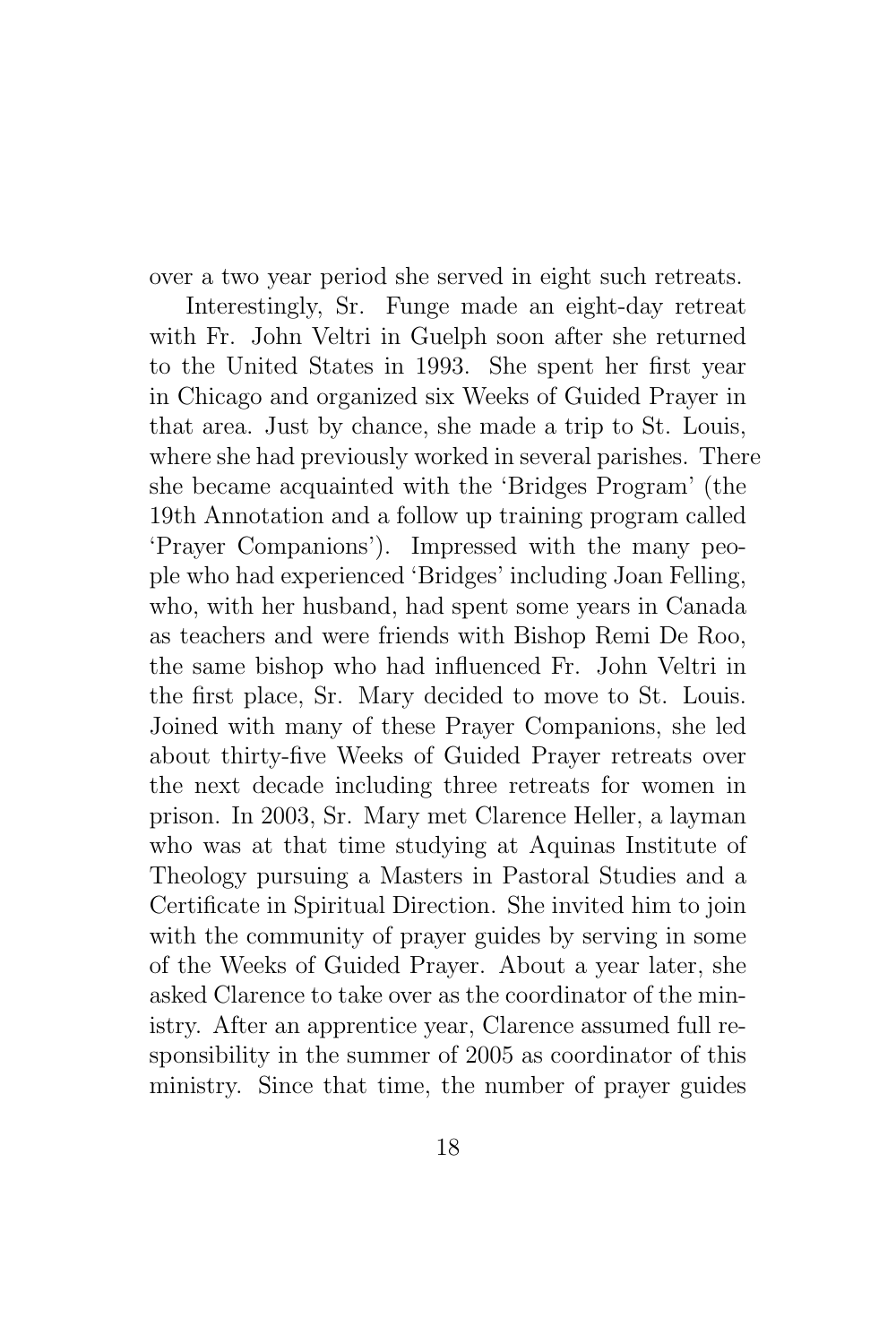in the community has grown (many of them graduates of the Aquinas Institute spiritual direction program), the month long retreat format introduced, the number of retreats increased to seven per year, and the ecumenical aspect of the ministry strengthened.

That this idea of 'retreat goes to parish' as originally conceived by Fa. John Veltri has spread around the world is rather remarkable, and it has left a trail of grace where people's lives have been transformed. To mark the 30th anniversary in Guelph people were invited to write their remembrances, and one of those who responded was Sara Smith. Like others, her life took a different turn as a result of her first Week of Guided Prayer.

She wrote: "My first experience as a retreatant I cried the whole week. However being with a compassionate guide, Henk Dykman, I realized that I wanted a deeper prayer life and values that centered from this prayer life. I wanted an authentic life. I also wanted to come back to The Week of Guided Prayer again. This week makes me aware of our inward journey. Out of a Week of Guided Prayer I made the decision to do The Forty Day Institute at Loyola House. These forty days were so profound for me. From here I went on to do the Retreat Director's Workshop, and the outcome has been to be able to be a guide for The Week of Guided Prayer. I realize that my forte is working with a women's spirituality group which I do for twelve weeks of the year. I do a spring unit in Guelph at Three Willows United Church. We have par-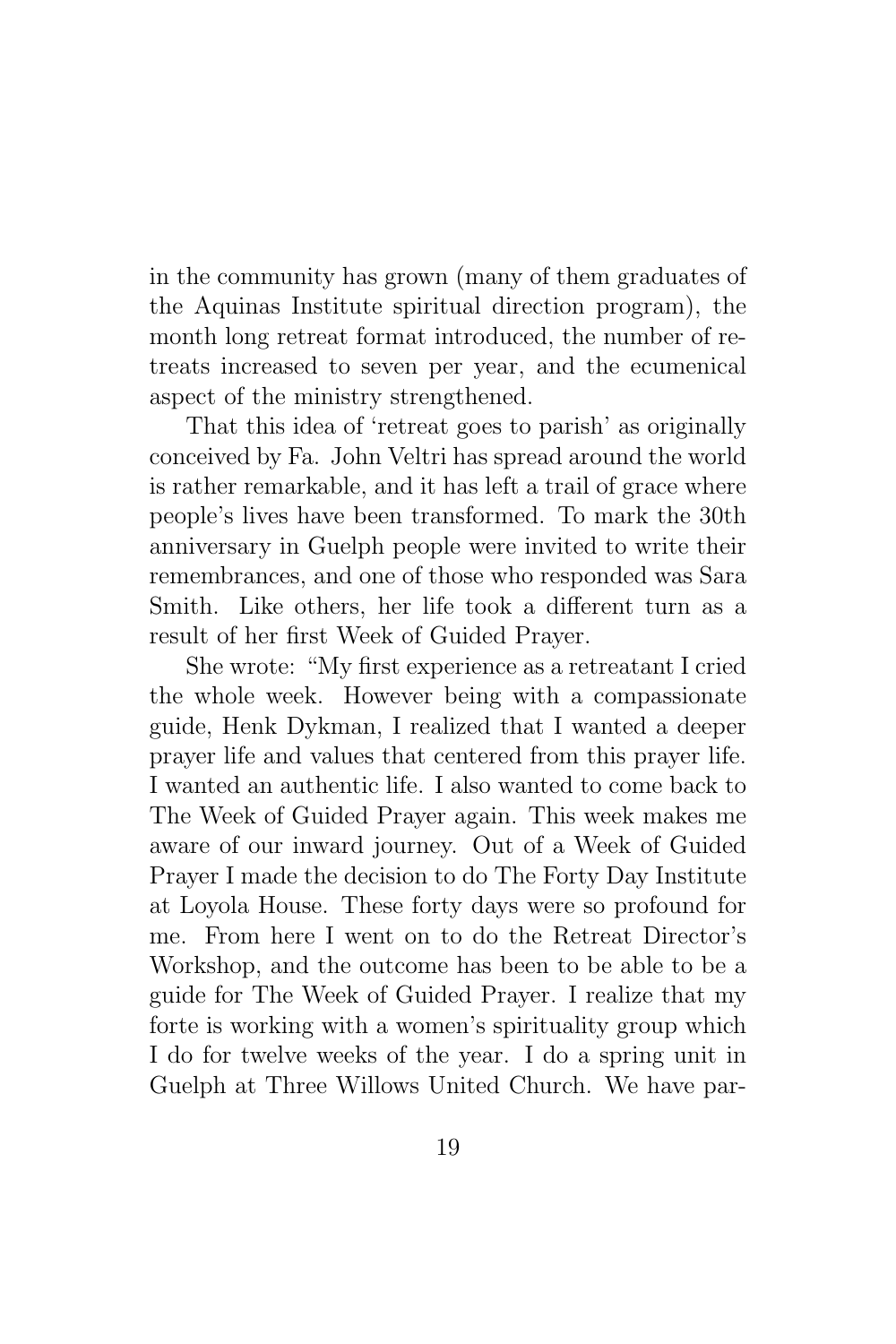ticipants come from outside the church as well. We have been together now for seven years. I also lead a womens spirituality group in Florida. We have been together now for five years. This group takes place at St. Alfred's Episcopal Church in Palm Harbor, Florida. One year at an opening Tarcia Gerwig in her gospel contemplation of Christ's baptism brought me in prayer to feel being a blessed daughter. It was a powerful moment. One retreatant stands out who was a minister who said that the duties she was involved in kept her from doing contemplative prayer. After a week she found she loved this type of prayer and had engaged in deepening her prayer life."

Lives have been changed. From understanding prayer as talking, forming fully formed sentences in one's head or reading prayers to experiencing it as paying attention, listening for the Holy Spirit and intimacy with the deepest part of Self, is transformative. And in a culture where the inner life is easily discounted, the Week of Guided Prayer is profoundly counter cultural. Lorraine Dykman shared at the 30th anniversary of the Guelph Ecumenical Week of Guided Prayer that, "having a guide to help me notice what my inner experiences were, helped me validate my inner life, my spirituality, my life in God, and to begin the long process of learning the grammar of the heart." She went on to acknowledge that "the Week's emphasis on prayerful practice and experience, apart from particular denominational beliefs and church memberships, an-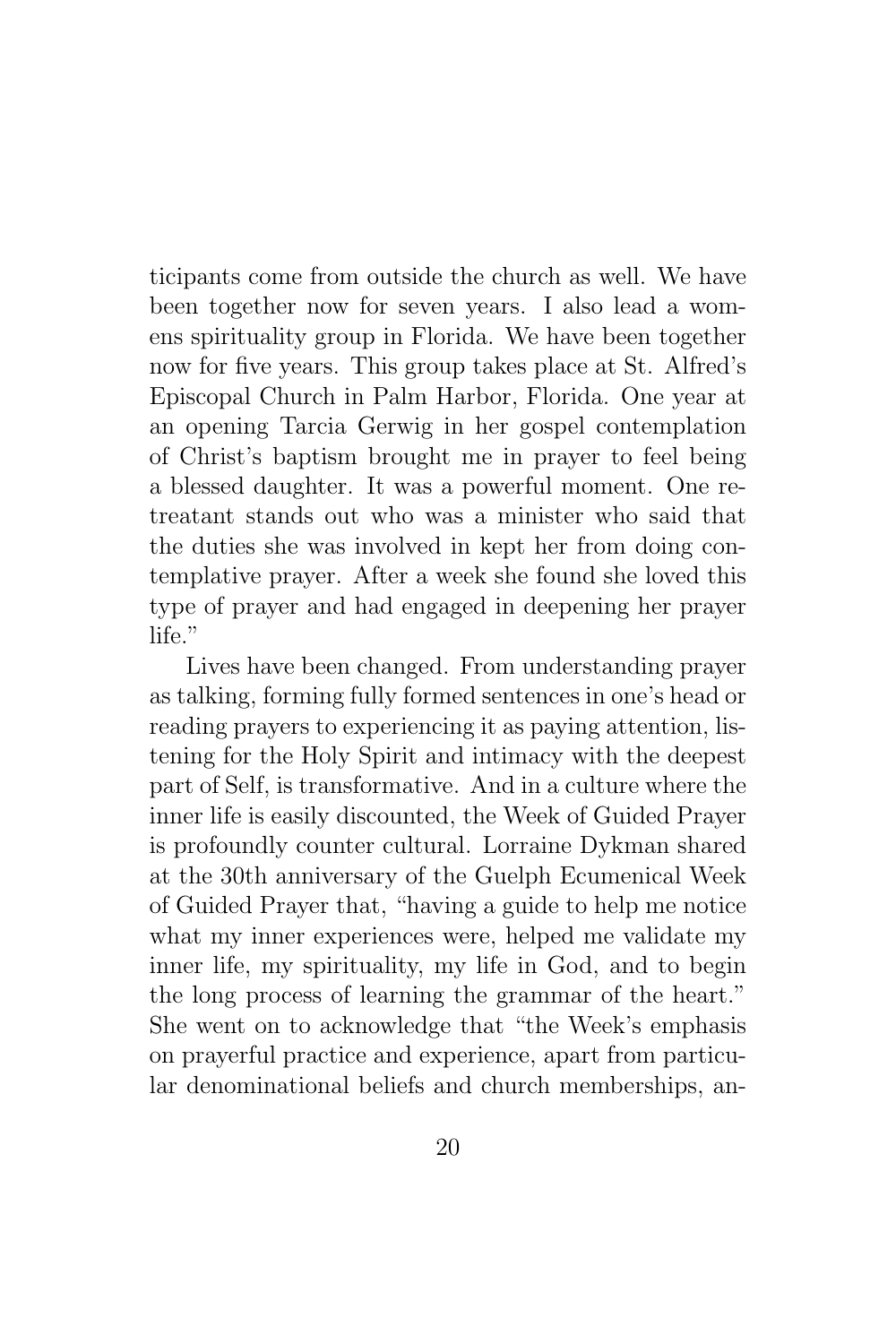ticipated a coming change in religious sensibilities very evident now in the 21st century." Citing Diana Butler Bass and her book Christianity After Religion, Lorraine suggested that "the continuation of Christian communities on our (North American) continent will depend on a reversal of the old emphasis on belief and membership to putting the emphasis on relationship and practice and the affirmation of experience. I think the Guelph Ecumenical Week of Guided Prayer has been doing that for the past 30 years. It is my prayer that it may continue to help us all listen for the deep, interior leading of Spirit in this new time."

Mustard seeds do grow! Bishop Remi de Roo's 'throwaway' comment about lumber jacks planted a seed in Fr. John Veltri's fertile mind. And by accidents of grace, a Roman Catholic expression of faith and practice became an ecumenical program that has rooted itself in a number of places in Canada and beyond and been the catalyst for other forms of ministry and witness.

In her lectures around North America and in her book, The Great Emergence: How Christianity is Changing and Why, Phyllis Tickle quotes the Right Rev. Mark Dyer, an Anglican Bishop who suggests that the only way to understand early 21st century Christianity is to realize that about every five hundred years the Church feels compelled to hold a giant rummage sale. She argues that we are experiencing one of those rummage sales. (Or in Guelph we would call it a gigantic garage sale!) No one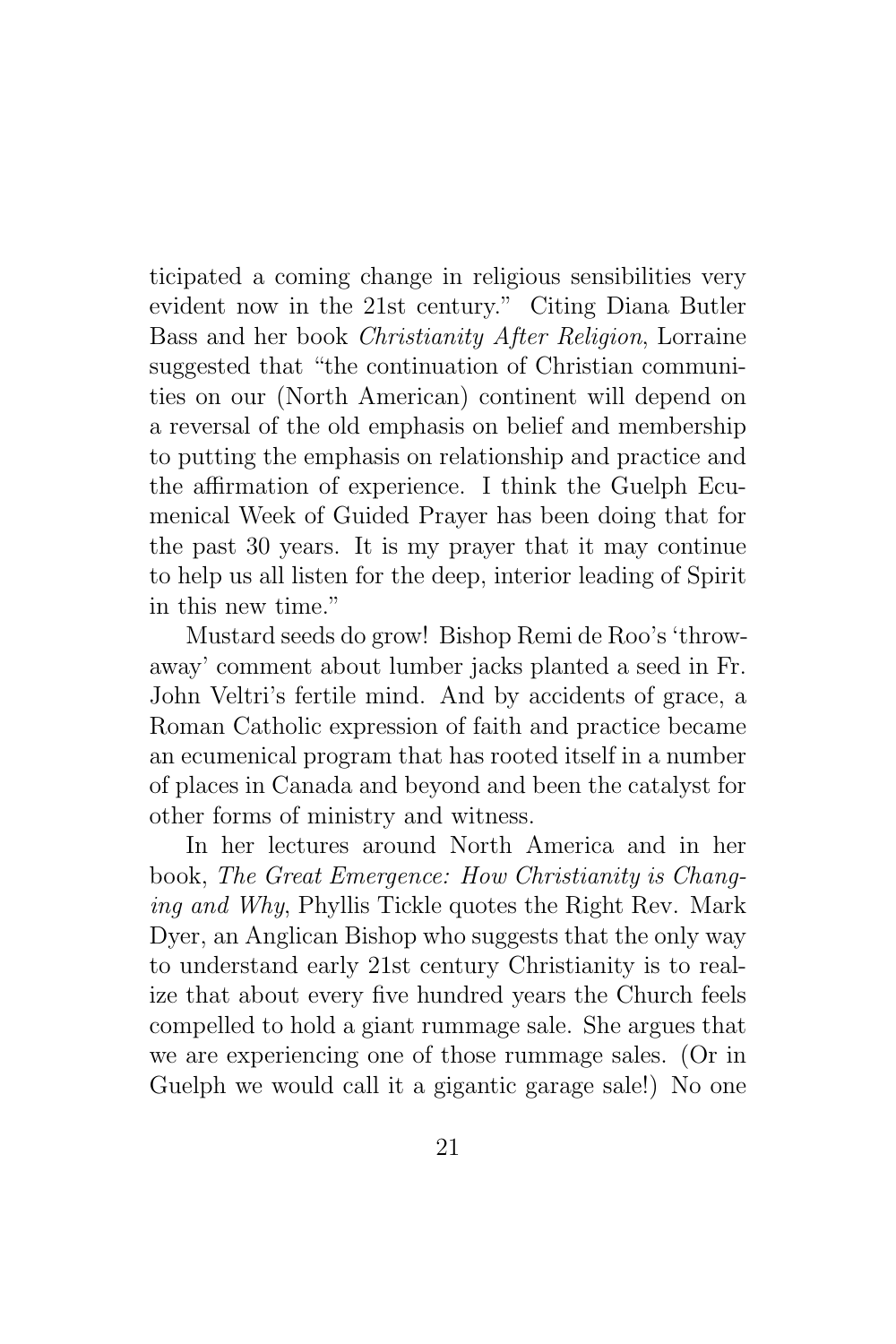can foretell the future shape of the Christian community, but I would suggest that at least one aspect of a renewed future church is a deepened respect for and nurturing of the inner life and a sharing of that life with others. The story of the ecumenical Weeks of Guided Prayer and the offshoots of those Weeks are expressions of that direction.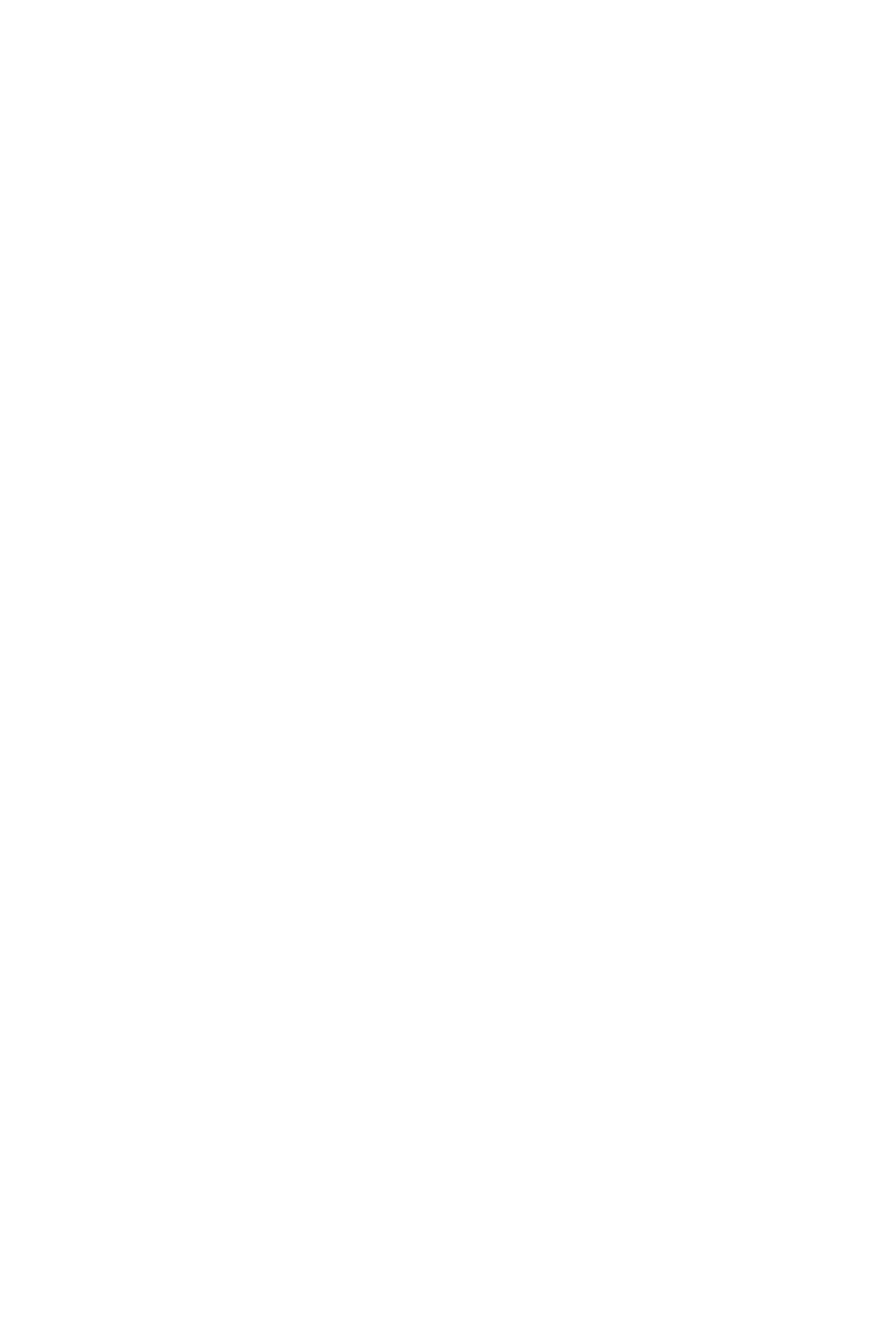### BIBLIOGRAPHY

Bass, Diana Butler. Christianity After Religion.

Dunnam, Maxie. The Workbook of Intercessory Prayer.

Dunnam, Maxie. The Workbook of Living Prayer.

Dunnam, Maxie. The Workbook on Spiritual Disciplines.

Metz, Johannes. Poverty of Spirit.

Savary, Louis M. The New Exercises.

Tickle, Phyllis. The Great Emergence: How Christianity is Changing and Why.

Veltri, John. Week of Directed Prayer in a Church Setting.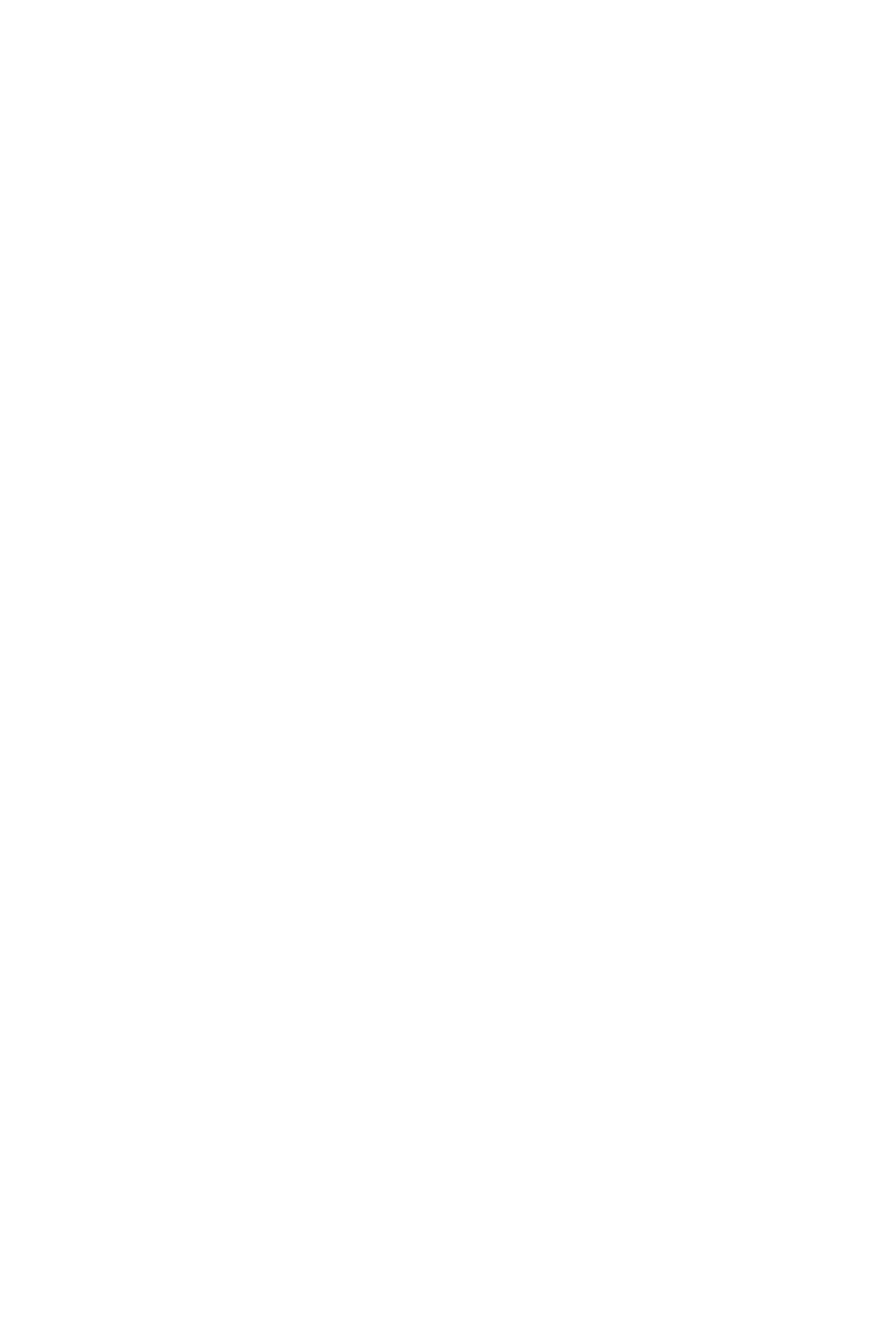# LINKS